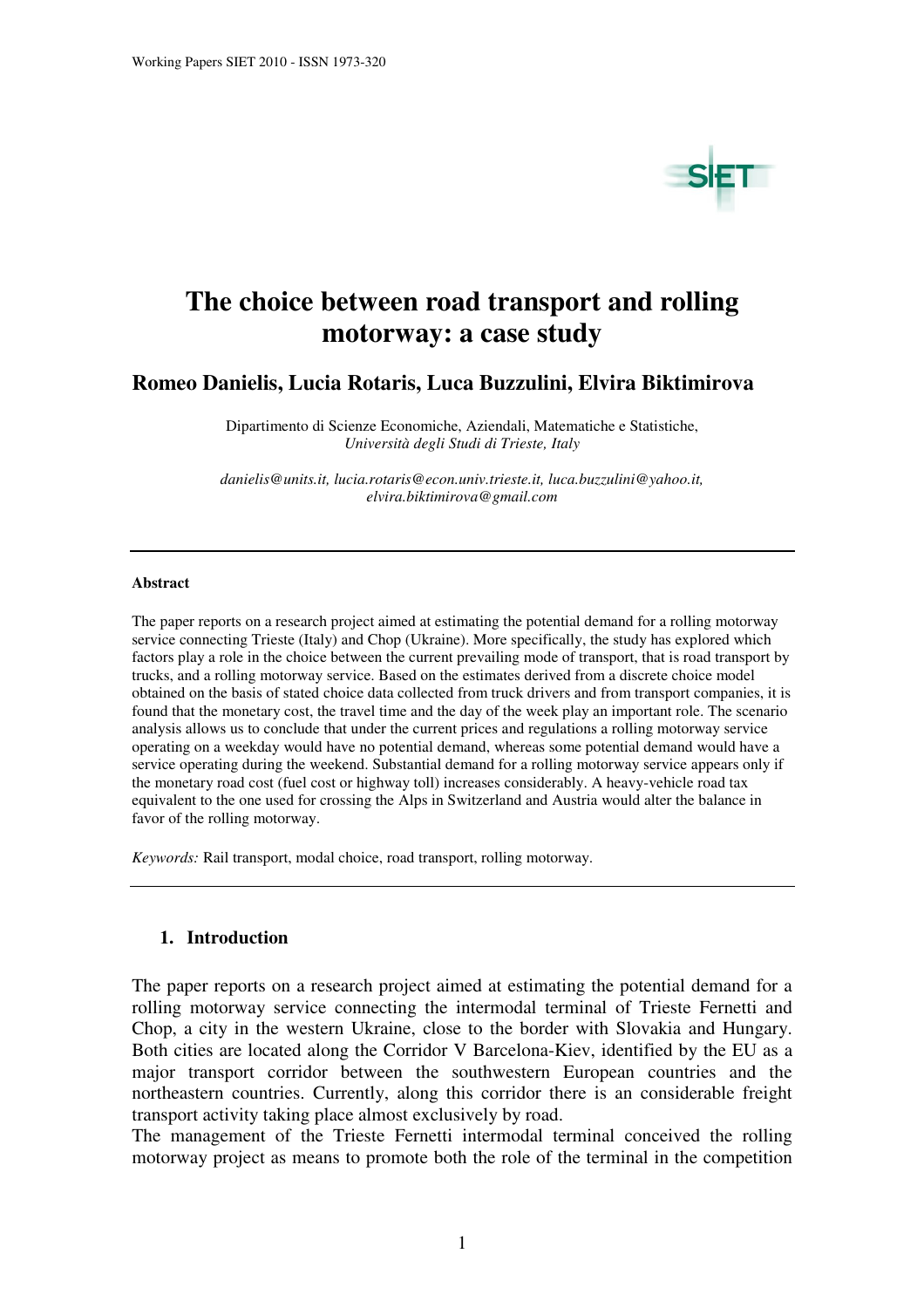with other similar infrastructures and the shift of freight traffic from the increasingly congested road infrastructure to rail. Compared with the existing rolling motorway services, used mostly to cross the alpine countries of Switzerland and Austria, the one connecting Trieste Fernetti and Chop is of interest for its length (about 960KM), its multinational dimension and the fact that it involves former socialist countries with a long tradition of freight carried by rail.

The study of the potential demand for a rolling motorway service, carried out in collaboration with the management of the intermodal terminal, is crucial to assess the economic feasibility of the project and to calibrate it according to the needs of the potential users. As documented in an abundant literature (see Danielis and Marcucci (2007) as a starting point), the choice of the mode of transport depends on many factors including monetary costs, travel time, time of departure, frequency, punctuality, risk of loss and damage, flexibility, organizational and management costs and a series of regulatory, sociological and political factors. The choice between road transport, currently used, and the planned rolling motorway, is no exception. Consequently, it was thought essential for the study an interview with the truck drivers and the transport companies, who are the targeted clients of the service, in order to understand which factors play the most important role in their decision making process. Part of the interview consisted in a stated-choice exercise which allowed us to estimate a discrete choice multinomial logit model and to use it to predict the market shares of various service scenarios.

The paper consists of 7 sections. Section 2 introduces the technique of the rolling motorway. Section 3 presents the Trieste Fernetti (Italy) intermodal terminal and the characteristics of the rolling motorway project. Section 4 discusses the pros and cons of the rolling motorway relative to road transport with regards to the monetary and qualitative variables. Section 5 illustrates the interview and the choice experiments which were carried out. Section 6 discusses the econometric results and their simulative implications. And, finally, Section 7 draws the main conclusions and policy implications.

# **2. The rolling motorway**

 $\overline{a}$ 

A ROlling MOtorway<sup>1</sup> (hereafter RoMo, also known ROLA from the German term "Rollende Landstrasse", "rolling country road") is a combined transport system in which the trucks are transported by rail. Combined transport can be either unaccompanied or accompanied by the driver. In unaccompanied combined transport, the goods travel in swap bodies, standardized containers or semi-trailers. These are efficiently transferred at transshipment facilities, called terminals, which are conceived as links between these methods of transport.

In accompanied combined transport, the whole road vehicle is transported by rail, including the traction cabin and the drivers. The wagons consist in special close-coupled flatcars which provide a driveable track along the entire train. The wheels of the wagon are small, having a diameter of 380/360/335 mm. At both ends of the rail link there are purpose-built terminals which allow the train to be easily loaded and unloaded. The drivers of the road vehicles carry out the loading (called "horizontal loading")

 $<sup>1</sup>$  An alternative term used in the literature is "rolling highway". We prefer to use the term "motorway"</sup> since it better corresponds to the German term "Landstrasse".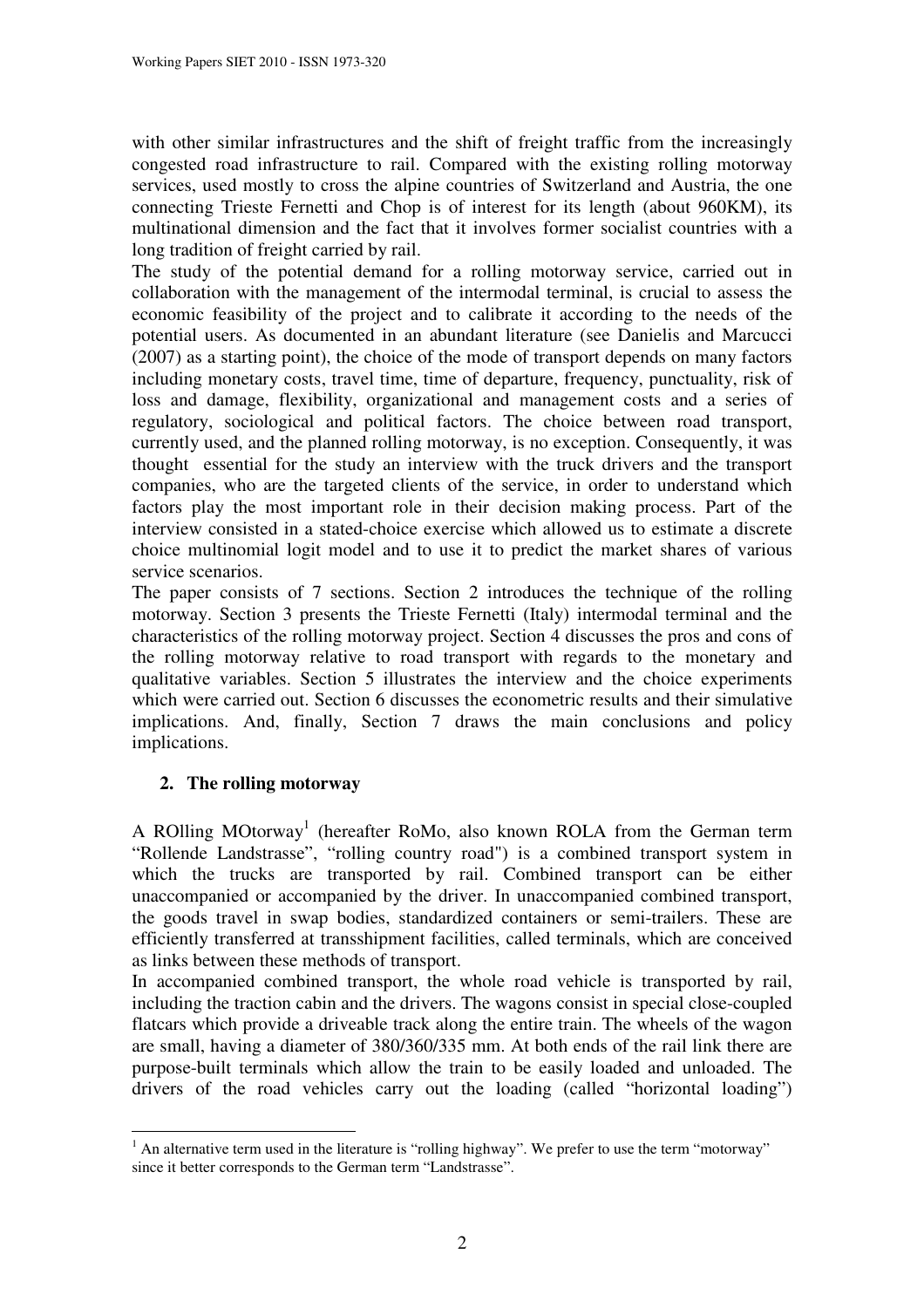themselves and accompany the railway shipment in a couchette carriage in order to effect delivery by road at the final destination. Being a combined transport, only a part of the total journey of the road vehicle is carried out by rail. Before and after being loaded onto the wagon, the vehicle is driven on the road. Often, rail transport allows avoidance of a geographical obstacle or of a route section involving weight or access restrictions. The distance covered by rail depends on the length of the "obstacles" on the road and on the required statutory night rests. In this manner the driver can rest during a section of the route or during the crossing of the Alps. On arrival he can continue his trip completely rested.

## *2.1 Advantages and disadvantages*

The RoMo has a series of advantages and disadvantages.

From the shipper point-of-view, an important advantage of the RoMo over other types of intermodal transport is organizational: a road vehicle can be transported by rail without any prior conditions, provided it is not oversize. Hence, the RoMo has a degree of flexibility almost similar to road transport. On the contrary, unaccompanied combined transport requires a specific organization (acquiring the loading unit, transporting the loading unit to the terminal, loading\unloading the unit, and transporting it to the destination). Having a good degree of flexibility the RoMo tends to be also used on a spot point-to-point basis, whereas the unaccompanied combined transport is more suited for frequent and consistent deliveries of goods. At the extreme side of the spectrum, there is the pure rail transport, either of singular wagons or block trains, which requires high organizational and infrastructural investments and it is therefore used for regular deliveries of large quantities of goods which, because of their size or volume, tend to be hauled by rail.

Since most freight is transported by road, the comparison between the RoMo and road transport is arguably crucial and it will be discussed in detail in Section 4. At this point we just point out that if a transport company uses the RoMo instead of the road it saves on fuel, highway tolls, time losses due to traffic jams and, in some instances, also on vehicle operating hours. In fact, the RoMo arrives and departs at specific times and in all atmospheric conditions and it never slows down because of the traffic. Moreover, when the rail transport is scheduled for the night, drivers travel in sleeping cars on the same train and are able to fulfill rest period regulations without interrupting the journey. Drivers can drive straight off without the need to take a break as they would otherwise be obliged by law to do. Additionally, in some cases, night driving or weekend driving prohibitions are not in effect for trucks coming from or going to end-points of RoMos. These properties of the RoMo increase the life of vehicles and allow a firm to optimize the rotation of vehicles and personnel.

For trips coming from outside the EU, it is also claimed that the RoMo facilitates time savings in carrying out customs formalities.

From the societal point-of-view an important advantage is environmental. An interesting analysis on this subject has been performed in 2003 with the development of the Transport Emission Model (Tremod) by the IFEU at Heidelberg University. This model is used, among others, by the German Federal Environment Agency and the Ministry for the Environment, Nature Conservation and Nuclear Safety. Updated by the IFEU in 2005, the model demonstrates that transport by rail saves 53 grams of greenhouse gas per ton-kilometer compared with road transport. Shifting transport from road to rail delivers proven benefits because rail is the less polluting surface means of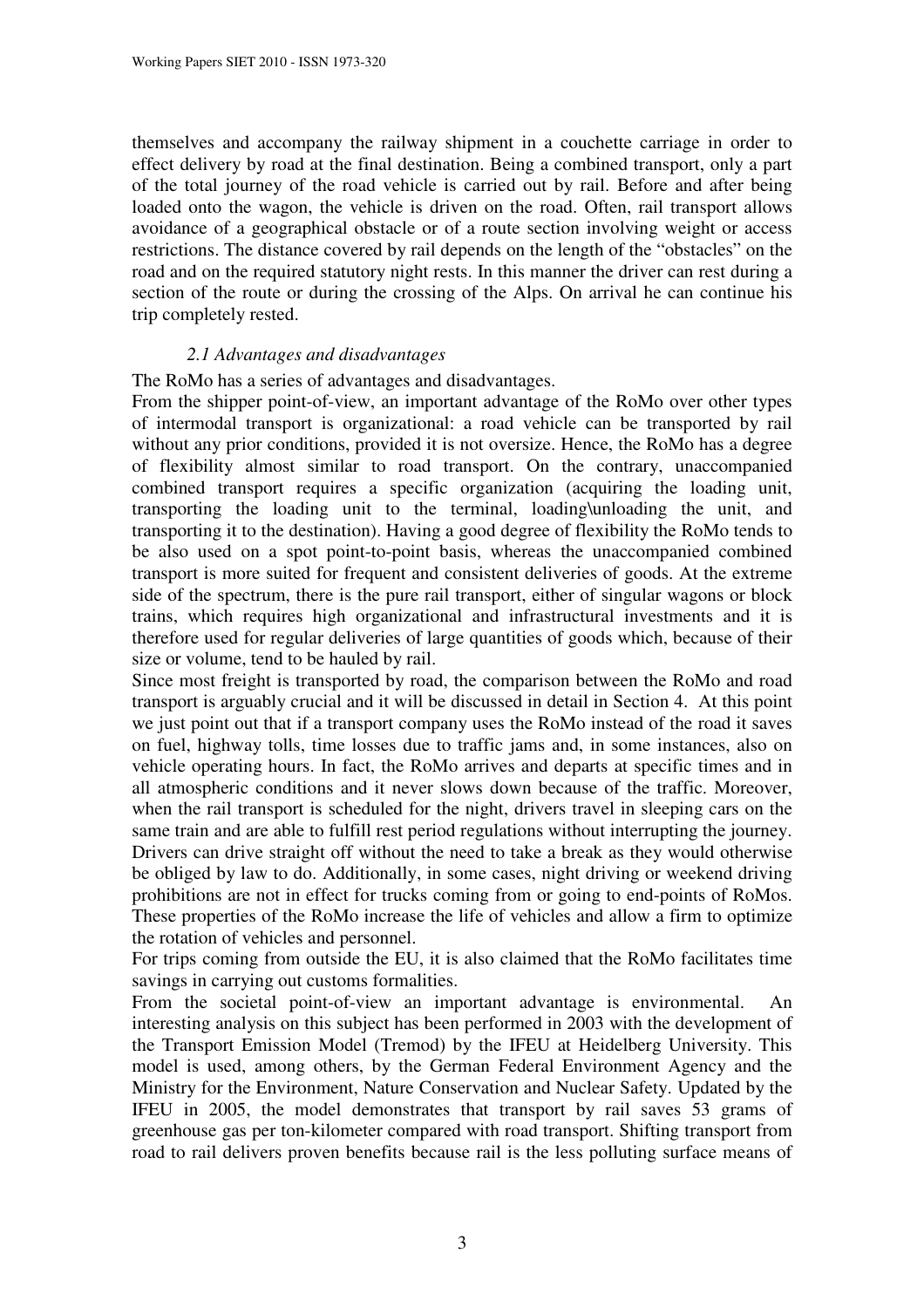transport; this also applies for the other relevant pollutants such as nitrogen oxides and hydrocarbons as well as primary energy consumption. According to Ökombi (2008), the RoMo has  $80\%$  less  $CO_2$  emissions for each train-pair and it lowers  $NO_2$  by  $96\%$ ,  $SO_2$ by 59%, particulate matter by 80%, and CO by 83%.

According to UIRR (2009), unaccompanied transport is more energy and  $CO<sub>2</sub>$  efficient than the RoMO. In fact, relative to road transport unaccompanied transport entails a 29% energy saving, while the RoMo saves up to 11%; moreover, unaccompanied transport reduces  $CO<sub>2</sub>$  emissions by 55%, whereas the RoMo enables a reduction of only 18%.

Turning to the disadvantages, an important, frequently-quoted drawback of the RoMo is the relevance of the deadweight because, besides the load, the whole truck must be carried by rail. This reduces the efficiency of the system considerably. According to Ökombi (2008) the weight carried is similar to that of the unaccompanied semi-trailer transport. Ökombi (2008) estimates that a RoMo wagon has an own weight of 17.5 tons. Carrying a 44 tons truck the total weight is equal to 61.5 tons. Since a 44 tons truck has an own weight of 12.5 tons, the net transported freight weight is equal to 31.5 tons. When an unaccompanied semitrailer is carried on train, his own weight is 7.5 tons and net load of 30.5 tons is possible<sup>2</sup>. Hence, their conclusion. However, it should also be noted that the total weight in the case of the unaccompanied combined transport is equal to 38 tons. This allows the use of longer trains compared with the RoMo. In fact, in Switzerland in 2005 it has been estimated that the average RoMo train carried 15 trucks, whereas the unaccompanied combined train can accommodate almost 3 times as much trucks. This has important implications when rail capacity is scarce.

Furthermore, the RoMo trains are deemed, compared to unaccompanied combined trains, to run on lower average distances (300 vs 800 km), to require twice as much investment costs per wagon, 4 times as much maintenance costs, and 3 times as much subsidies (source: Hupac Geschäftsbericht 2008, quoted by Metz (2009). Metz (2009) disputes such claims arguing that in Switzerland in 2008 the RoMo trains carried on average 16 road-equivalent deliveries, whereas the unaccompanied trains carried on average 20 road-equivalent deliveries: hence, the difference is not so large. The claim about the low distances is disputed by real-world examples of longer distances equaling a maximum of 900 km. It is instead recognized that the investment and maintenance costs are higher for the RoMo trains than for the unaccompanied trains, mainly because of the different nature of the wagons. With regard to the subsidies needed, Metz (2009) quotes the figure 1, which shows that in Switzerland the RoMo requires higher subsidies but that the difference between the two techniques is declining.

 $2^{2}$  For regular freight wagons their own weight is 20.5 tons with a loading capacity of 38.5 tons for a total of 59 tons.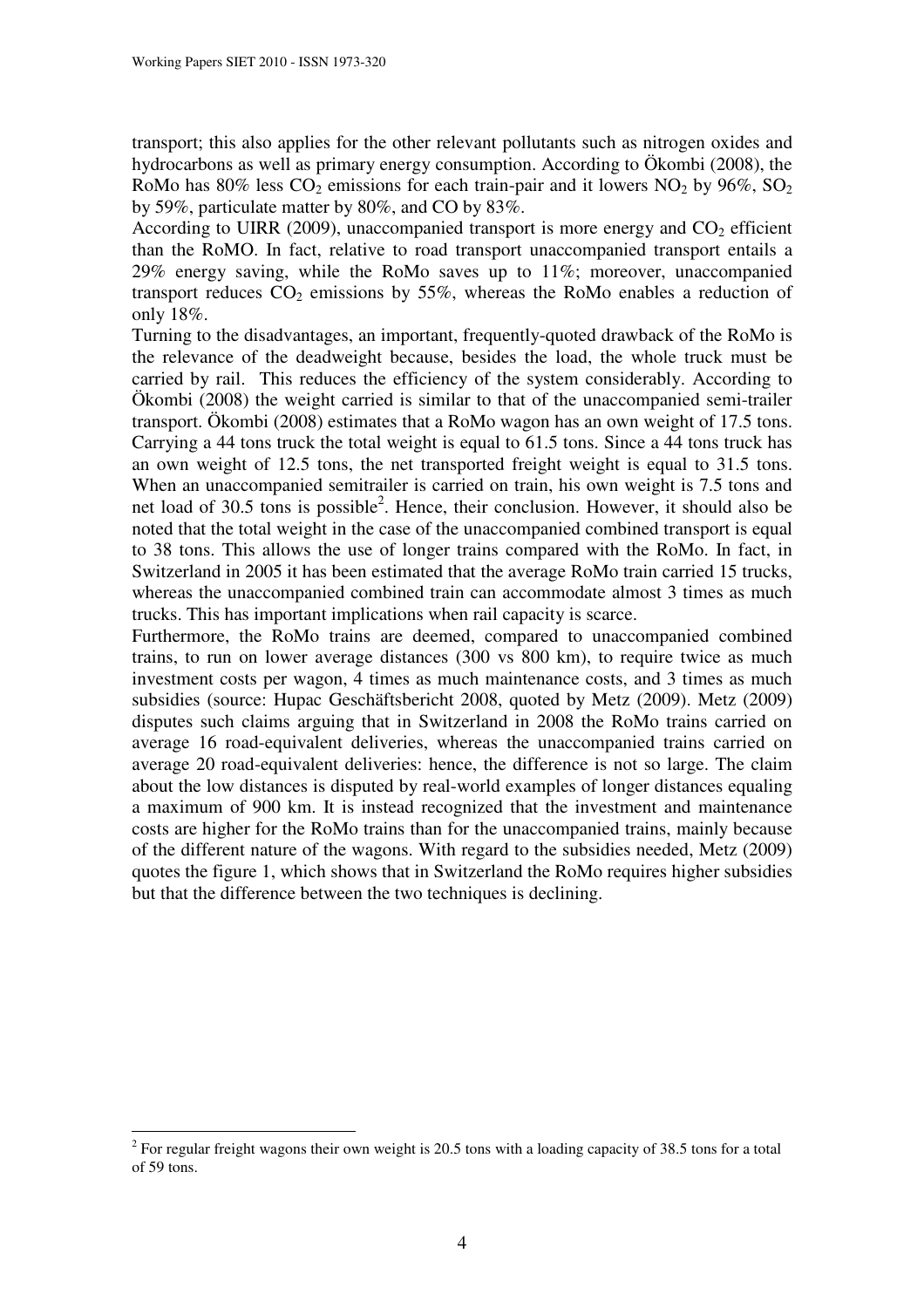



Quelle: Geschäftsbericht 2008 der Hupac SA

Relative to road transport, the efficiency loss of the RoMo is balanced by the fact that a train has much lower rolling resistance than a truck.

Other economic and technical disadvantages of the RoMo are that, because of the limited tunnel profile in Europe, one must use for the transport of complete road trains and articulated vehicles special railroad cars with a very low loading floor and with extremely small wheels. This requires a significant design effort also for the wheels and the brakes. In addition, there are, at least partially, the staff costs for the truck drivers who are carried along on the train. Moreover, in certain countries of the European Union, particularly in southern Europe and Great Britain, the railway gauge is not sufficient to transport the 4m-high trucks on rolling road wagons. Freight forwarders also criticize, apart from the cost, the dependency on timetables and the time needed for loading and unloading.

## *2.2 An overview of existing RoMo*

Figures 2 and 3 illustrate the current use of the RoMo in Europe. The RoMo is mostly used for border crossing routes, e.g. through the Alps or from western to Eastern Europe.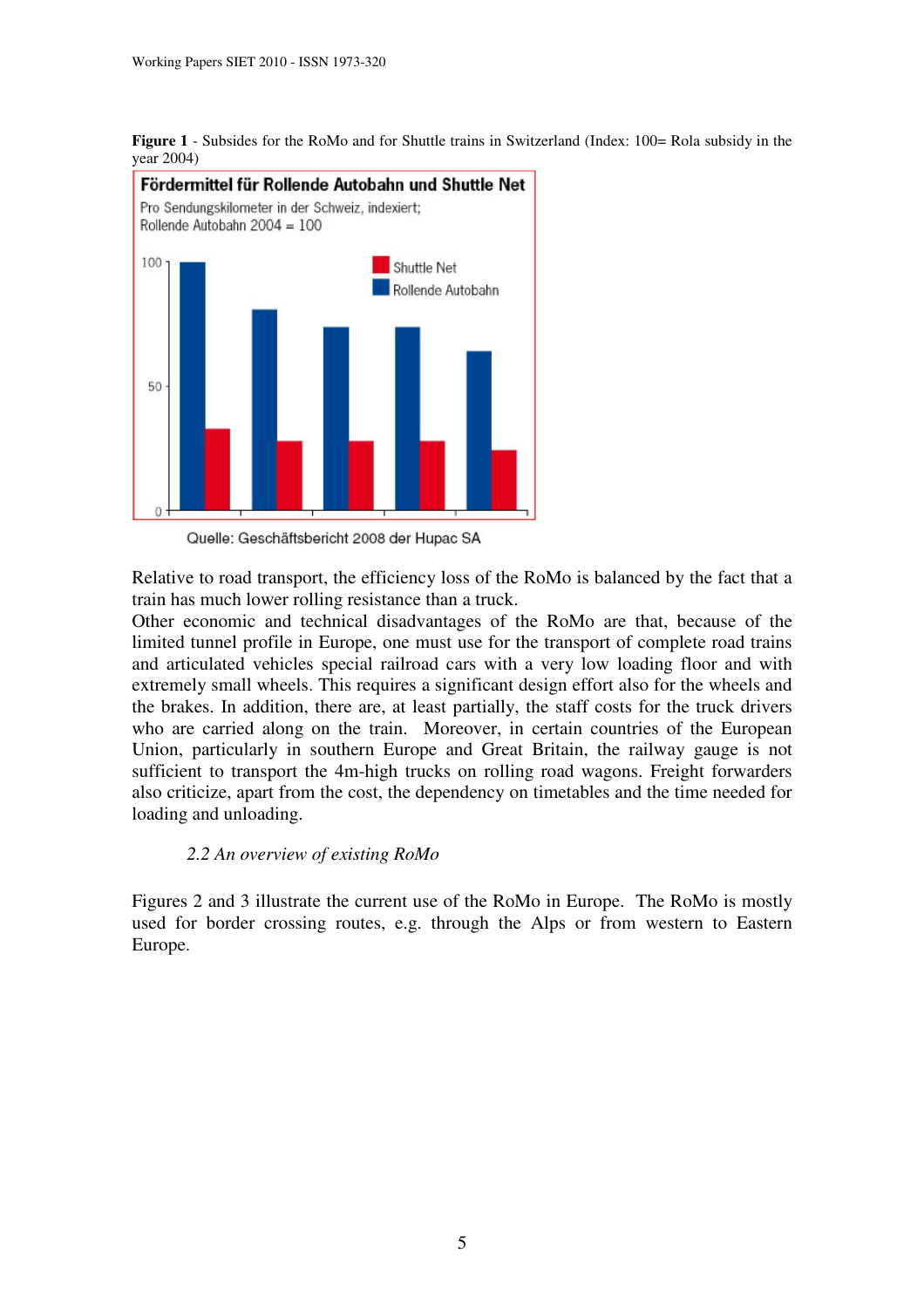





Übersicht der alpenquerenden Rollenden Landstrassen: Die Verbindungen Freiburg i. Brsg. - Lugano und<br>Singen – Milano der Hupac werden zurzeit nicht bedient. (Quelle: MEDAD)

The most successful RoMo routes are located in countries where political support for rail is strong (e.g., in Austria and Switzerland) and where the railway gauge is high enough to allow for 4m heights (e.g., in the East-European countries like Hungary and Slovenia). According to UIRR (2009), the speed of an average RoMo train reached 45 km/hour in 2009 and had a punctuality rate (first truck to leave the ramp) of around 70%. Nearly 100 RoMo trains transport trucks on an average workday on border crossing and purely domestic relations in a single year throughout Europe. Considering the weight of a typical truck being 35/37 tons, and the average distance covered 210 km, each RoMo forwarded truck saves 10,000 tonne\km of road traffic.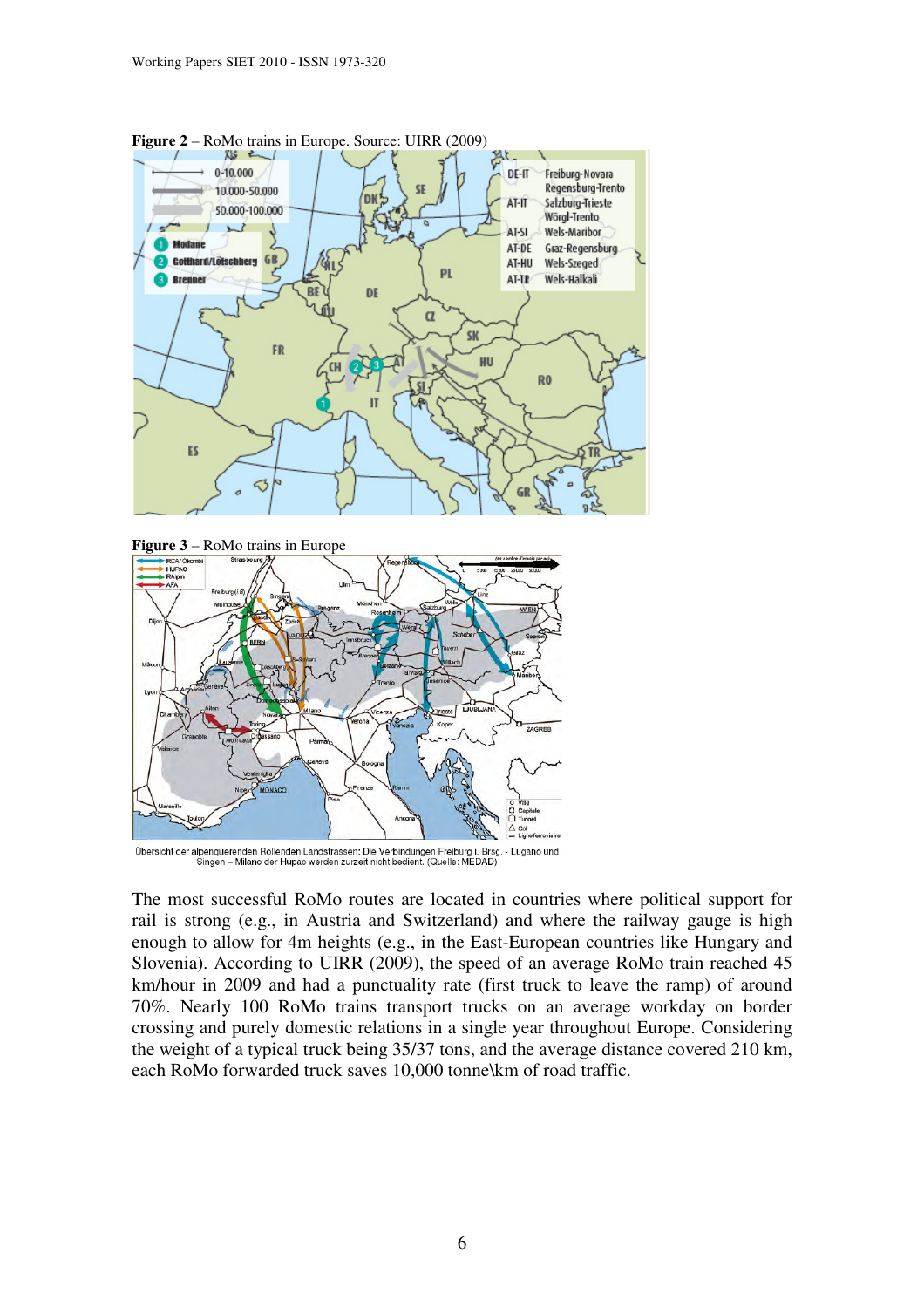

**Figure 4** – Trend in RoMo use. Source: UIRR (2009) ACCOMPANIED CT 1999-2008

RoMo represents about 14% of the combined transport. Figure 4 shows that, although the share of international RoMO is higher than the domestic one, it is rapidly declining whereas the latter is increasing. This is basically due the following trends: in the Eastern European countries there has been a substitution of the RoMo with unaccompanied trains<sup>3</sup> and with road transport, and Austria provided a strong incentive\disincentive structure in favor of RoMo.

A picture of the RoMos in Austria is reported in Figure 5. Traditionally, Austria is a country crossed by transport flows and therefore the RoMo is of the utmost environmental importance. In 1999, the Austrian Federal Railways (ÖBB) carried 254,000 trucks, equivalent to 8.5 million tons of freight (158,989 trucks in 1993). The RoMo trains in Austria are operated by Ökombi GmbH, a subsidiary company of Rail Cargo Austria the cargo division of ÖBB.

 $3$  Unaccompanied transport consignments rose from 1,506,653 in the year 2000, of which 904,339 international, to 2,565,680 in the year 2008, of which 1,631,593 international (UIRR, 2009).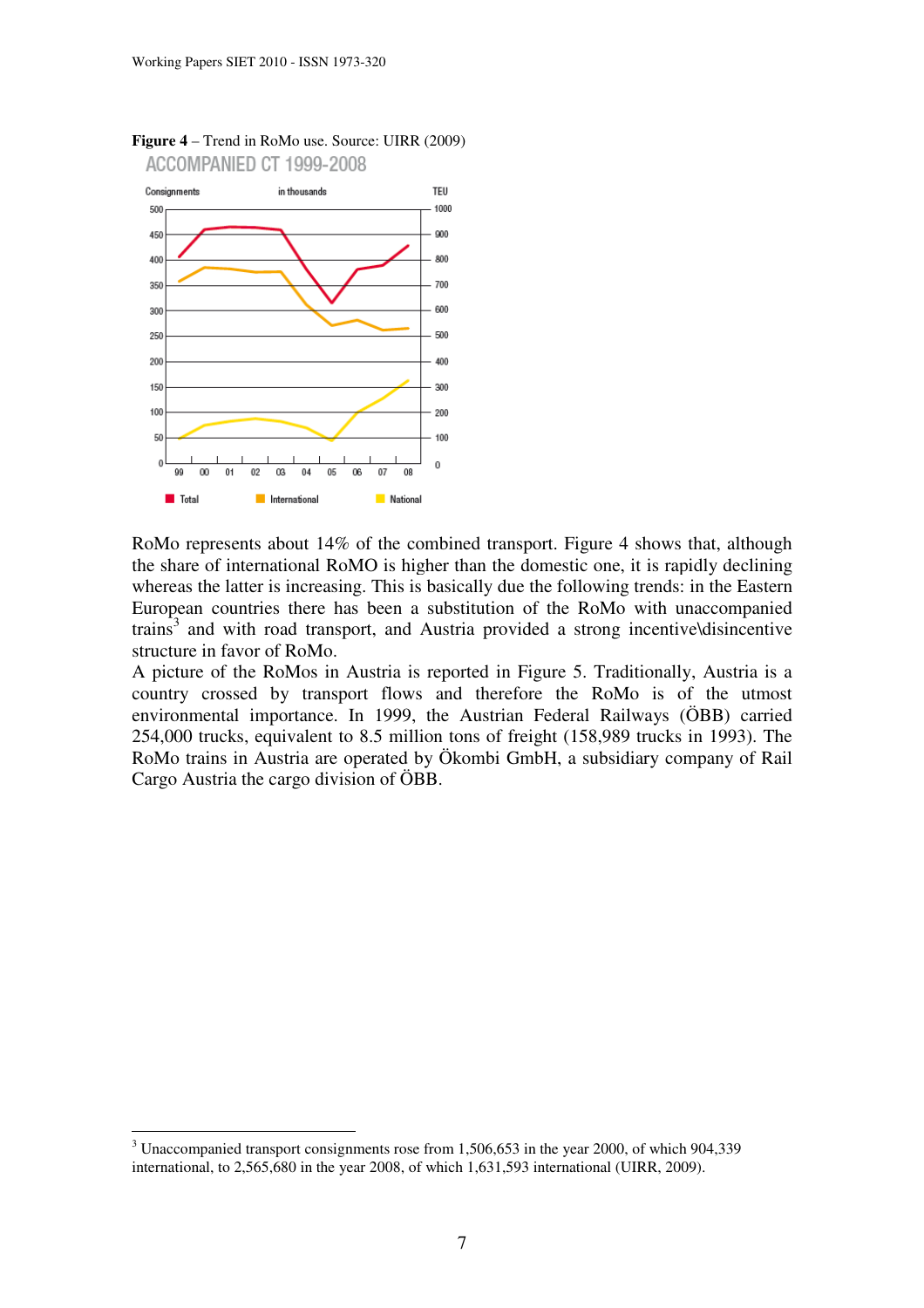

Switzerland has also invested a lot of money and effort into transferring freight from road to rail. In comparison with its Alpine neighbors, it has been extremely successful: in 2007 64% of freight crossing the Swiss Alps did so by rail, an impressive result compared to France and Austria, where most freight continues to be transported by road. The RoMo is a continuation of this policy. It runs between Freiburg in southern Germany and Novara in northern Italy. Before the system could be introduced in 2001, the Lötschberg and Simplon tunnels had to be adapted, bridges had to be widened, and the flatcars on which the trucks are carried had to be lowered. The highway can be used by vehicles up to four meters high, 2.5 meters wide and 44 tons in weight. In some cases it is necessary to partially deflate the truck's tires, so tightly is the clearance in the tunnels calculated.

The agreement on setting up the RoMo was signed in 1992 by the governments of the three countries involved, by each of their national railways and by the Swiss private rail company, BLS, which owns part of the route, including the Lötschberg tunnel.

In Switzerland the capacity of the RoMos is continually being increased. In 2003, 105,000 trucks travelled with this technique. This number rose to 350,000 after the opening of the Lötschberg base tunnel in 2007. RoMos across the Alps exist for both the Gotthard and Lötschberg - Simplon route. They are operated by Hupac AG, headquartered in Chiasso, and in the case of the Novara - Freiburg im Breisgau route by RAlpin AG, headquartered in Olten.

In Italy, there is a direct RoMo between the harbor of Trieste, where the trucks arrive on ferries from Turkey, and Salzburg. In those cases, drivers arrive by plane via Ljubljana airport, to take over the truck.

Europe's longest RoMo route was launched on March 29, 2007 when the first train left the purpose-built terminal at Bettembourg, Luxembourg, bound for Bolou, near Perpignan in southern France. The 1050 km route is being operated by Lorry Rail a consortium including Luxembourg Railways and French National Railways.

Another example comes from the Republic of India. In 1999, the Konkan Railway Corporation introduced the RoMo service, a unique road-rail synergy system, on the section between Kolad in Maharashtra and Verna in Goa<sup>4</sup>, which was extended up to Surathkal in Karnataka in 2004. The RoMo service, the first of its kind in India, allowed

<sup>4</sup> http://www.konkanrailway.com/website/tender/ro-ro.pdf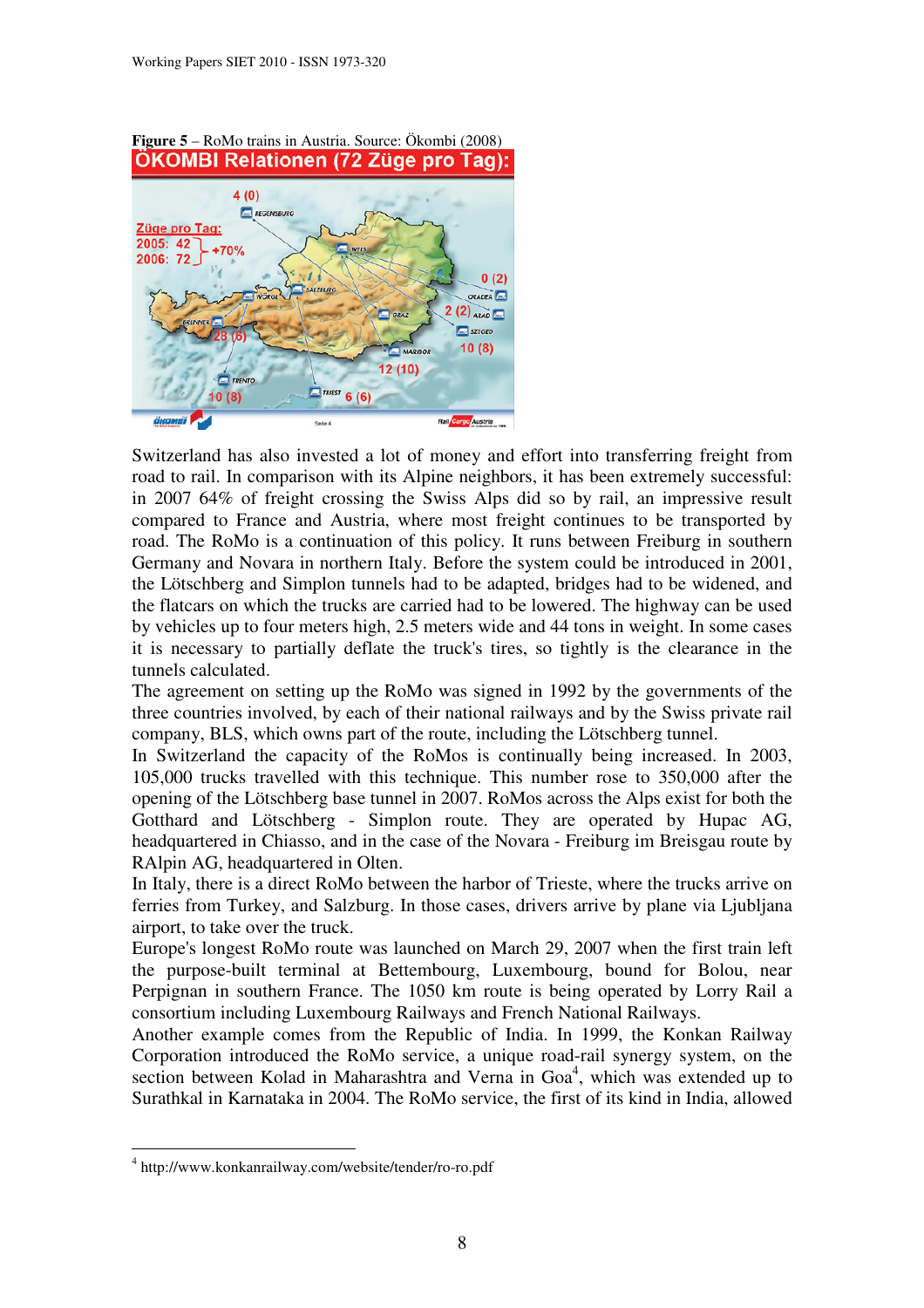trucks to be transported on flatbed trailers. It was highly popular, carrying about 110,000 trucks.

# *2.3 Relevant literature*

There is not much scientific literature on the RoMo. An important exception is Reffet et al. (2008) who tried to understand how and under which conditions a road carrier would be ready to use a motorway-of-the-sea or the rail, whether accompanied or unaccompanied, instead of the road. The study was made in order to help the French Government in his decision on how to implement sea motorway services on the Atlantic coast, and also to develop the existing rail and sea services. The authors raised the following questions: under which conditions a road carrier would use these services? What would be the consequences on its organization and operational and capital costs? Is the company size an important threshold impacting whether or not to use such a service? Which categories of road carriers would be able to adapt their structural organization to use an unaccompanied transport service (i.e. only the trailer is on the train/ship)?

They interviewed 22 road carriers, users of the alpine RoMo or the Motorway-of-thesea between Toulon (France) and Civitavecchia (Italy). Their main conclusions are that the size of road carriers companies using both rail and sea services are quite different, while their purpose is the same: move regular and planned freight flows. Quantities and frequencies are variable and origins and destinations also. The choice between accompanied or unaccompanied transport depends on origins and destinations. Unaccompanied transport is mainly used with short pre- or post-transfers. Companies usually start operating accompanied transport, which is more flexible, testing the quality of service, while preparing their organization for a later use of the unaccompanied option. Unaccompanied transport is mostly a large-sized companies' choice, mainly because they carry high-volumes on a regular basis, own enough trailers, and are able to partner with foreign companies or even open subsidiaries in the other country. However, some small-sized businesses managed to optimize their organization to switch to unaccompanied transport too.

Either accompanied or not, carriers choose these alternative modes when they allow them to reduce their costs, improve driving time, and still deliver on time with the same quality of service. Environmental issues did not seem to be a criterion for carriers to choose these new modes.

Finally, they found that, although quite satisfied with current offers, carriers wish to see higher frequencies for the existing services.

# **3. The intermodal terminal of Trieste Fernetti (Italy) and the RoMo project**

The Intermodal Terminal of Trieste Fernetti, constructed almost 20 years ago, is located at the Italian-Slovenian border as a node of the intermodal corridor connecting Barcelona to Kiev (Figure 6). The Terminal comprises 24,000m² of warehouses, 130,000m² of parking/clearance/storage yards and is directly connected with the railway station of Villa Opicina, with the motorway to Venice (Italy - Switzerland - France - Spain), Tarvisio (Austria - Germany) and Ljubljana (Slovenia - Central Southern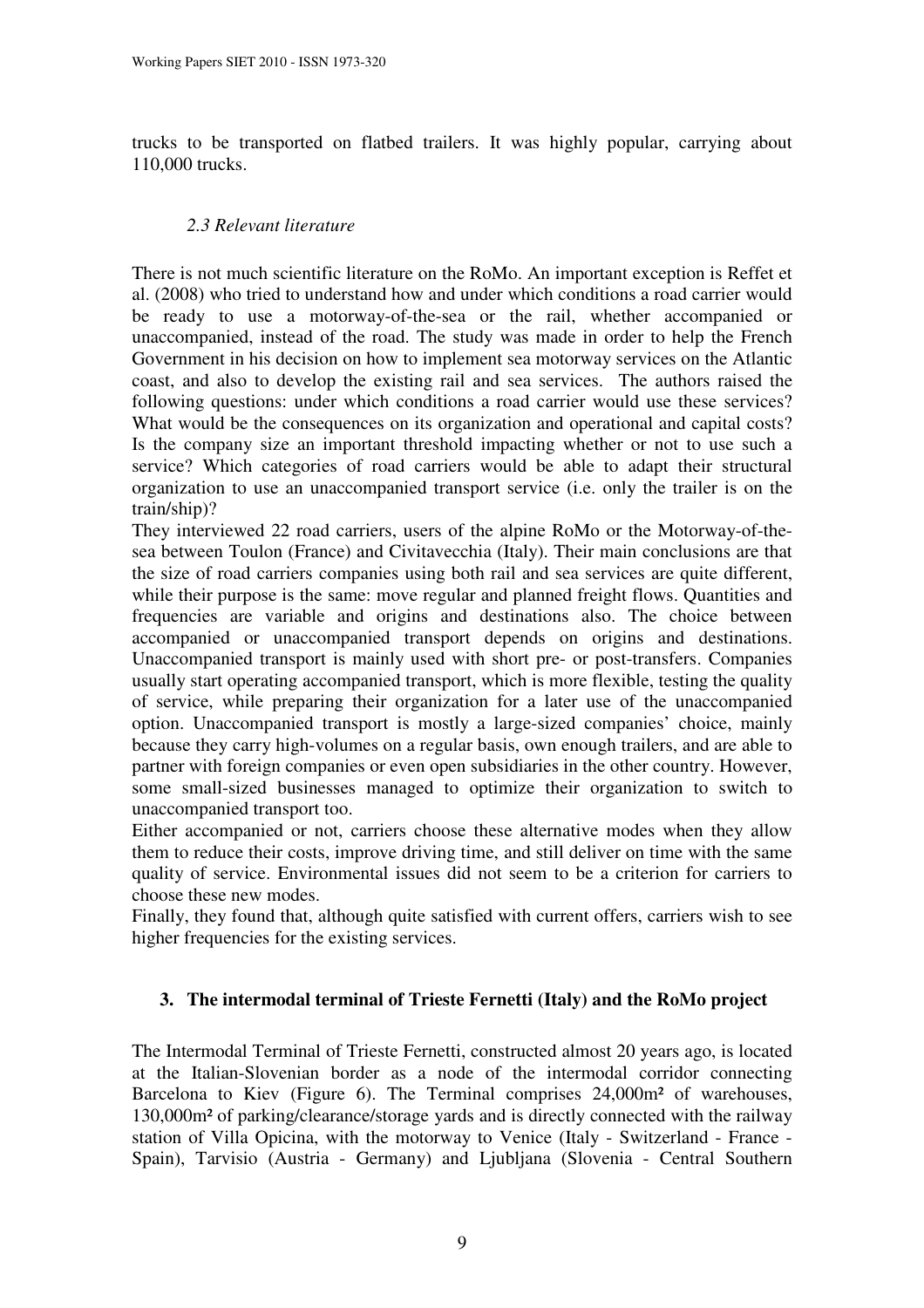Europe). It lies 18 km away from the Port of Trieste and 30 km from the Airport of Ronchi dei Legionari. H24-custom services for transport in transit and for clearances are provided.

The Intermodal Terminal of Trieste Fernetti offers a wide range of logistic services, including warehousing and cargo handling. It hosts custom offices, revenue guard corps, a road tax office, a phytopathology office, a sanitary control office for animal, vegetable and foodstuff products, 60 forwarding agencies, and transport and assistance services to international traffic.





The management of the terminal is considering organizing a RoMo service connecting: Trieste Fernetti with Chop in the Ukraine. The RoMo would run at least once a week in both directions. The details of the project (prices, management, regulations) are still under discussion. The research documented in this paper is aimed at evaluation of the market potential for such RoMo service.

Based on the data collected by the Trieste Fernetti Terminal in 2009, it is estimated that in a year about 50,000 trucks stop in Trieste Fernetti, of which it can be estimated that 26,303 take the Chop-Trieste Fernetti route. This represents a potential demand of about 114 trucks a day (about 4 RoMo trains a day).

# **4. Elements of comparison between RoMo and road transport**

In order to have a better understanding of the factors which play in favor or against the RoMo relative to road transport, in this section we focus on some cost and quality factors such as monetary costs, travel time, punctuality, frequency, flexibility, departure time, risk of loss and damage, organizational and management costs, regulatory, sociological and political issues. Most information is derived from the literature or obtained though costing modeling.

# *Monetary costs*

The components of the RoMo monetary costs include track-use cost, train personnel cost, rolling stock cost and the cost of loading\unloading the trucks on the train. We were not able to find in the literature estimates of the actual industrial cost of providing a RoMo service. There is, on the contrary, public information on how much the companies offering the RoMo ask for their service.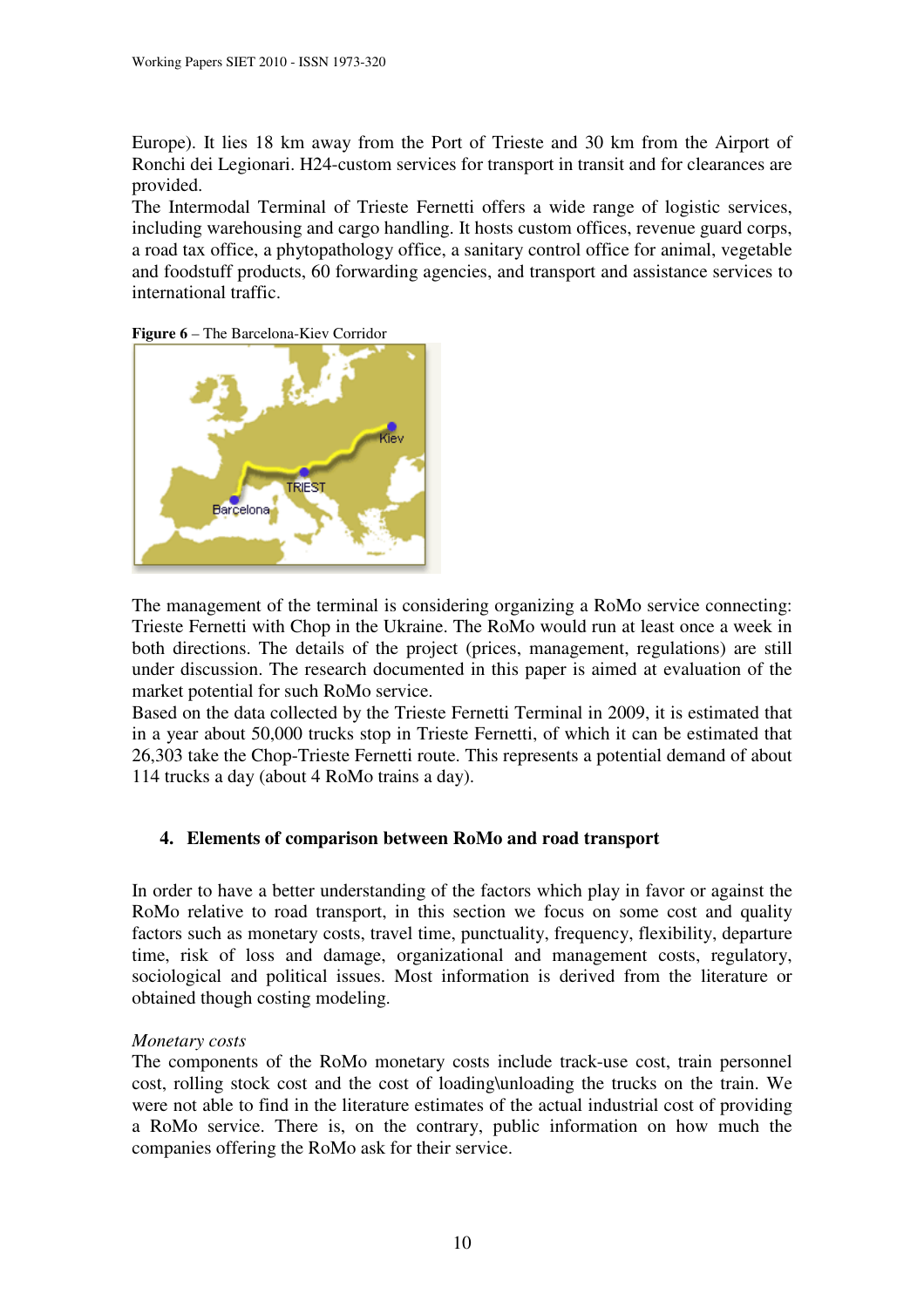Table 1 provides such information for some RoMo connections in Austria (column: RoMo Price 2008). On average they charge about 0.30 to 1.50€ per vehicle-km, but they generally differentiate according to whether a night or day service is considered. The night service is more costly. In the table, the variable road costs are also estimated, including highway tolls in Austria, Germany and Italy, the diesel fuel costs and the maintenance and repair costs. Comparing the total road monetary cost with the RoMo price, it results that the latter are generally set just below the road costs in order to make the RoMo attractive. It is worth noting that tolls make up to between 37 and 82% of the road monetary (variable) costs.

| $\sim$<br>RoMo-Relation |                | km  | hoom reoute reorato<br>Toll | Toll | Toll | Total | Fuel  | Diese        | Maint  | Tot. | <b>RoM</b>    | Sav.           | Time           |
|-------------------------|----------------|-----|-----------------------------|------|------|-------|-------|--------------|--------|------|---------------|----------------|----------------|
|                         |                |     | A                           | D    | I    | road  | cons. | 1 cost       | . Cost | road | $\mathcal{O}$ | RoM            | RoM            |
|                         |                |     | $(\epsilon)$                | (E)  | (E)  | toll  | per   | $(\epsilon)$ | (E)    | mon. | Price         | $\mathbf{o}$   | $\mathbf{o}$   |
|                         |                |     |                             |      |      | (E)   | 100   |              |        | cost | 2008          | p.trip         | (h.)           |
|                         |                |     |                             |      |      |       | /km   |              |        | (E)  | $(\epsilon)$  | (E)            |                |
| $Graz -$                |                | 408 | 129.9                       | 17.5 |      | 147.4 | 32    | 150          | 29     | 326  | 370           | $-44$          | 10             |
| Regensburg              |                |     |                             |      |      |       |       |              |        |      |               |                |                |
| Graz -                  | $\mathbf{A}$   | 408 | 129.9                       | 17.5 |      | 147.4 | 32    | 150          | 29     | 326  | 300           | 26             | 10             |
| Regensburg              |                |     |                             |      |      |       |       |              |        |      |               |                |                |
| Salzburg -              |                | 206 | 96.6                        |      |      | 96.6  | 33    | 78           | 14     | 189  | 170           | 19             | $\overline{5}$ |
| Villach                 |                |     |                             |      |      |       |       |              |        |      |               |                |                |
| Wörgl-Brenner,          | D              | 92  | 80                          |      |      | 80    | 60    | 63           | 6      | 150  | 94            | 56             | 2.5            |
| up to $42$ To           |                |     |                             |      |      |       |       |              |        |      |               |                |                |
| Wörgl - Brenner,        | $\mathbf N$    | 92  | 138.2                       |      |      | 138.2 | 60    | 63           | 6      | 208  | 120           | 88             | 2.5            |
| up to 42 To.            |                |     |                             |      |      |       |       |              |        |      |               |                |                |
| Wörgl - Brenner,        | D              | 92  | 80                          |      |      | 80    | 60    | 63           | 6      | 150  | 104           | 46             | 2.5            |
| up to 44 To             |                |     |                             |      |      |       |       |              |        |      |               |                |                |
| Wörgl - Brenner,        | $\mathbf N$    | 92  | 138.2                       |      |      | 138.2 | 60    | 63           | 6      | 208  | 131           | 77             | 2.5            |
| up to 44 To.            |                |     |                             |      |      |       |       |              |        |      |               |                |                |
| Brenner - Wörgl,        | D              | 92  | 80                          |      |      | 80    | 23    | 24           | 6      | 111  | 94            | 17             | 2.5            |
| up to 42 To.            |                |     |                             |      |      |       |       |              |        |      |               |                |                |
| Brenner - Wörgl,        | $\mathbf N$    | 92  | 138.2                       |      |      | 138.2 | 23    | 24           | 6      | 169  | 120           | 49             | 2.5            |
| up to 42 To.            |                |     |                             |      |      |       |       |              |        |      |               |                |                |
| Brenner - Wörgl,        | D              | 92  | 80                          |      |      | 80    | 23    | 24           | 6      | 111  | 104           | $\overline{7}$ | 2.5            |
| up to 44 To.            |                |     |                             |      |      |       |       |              |        |      |               |                |                |
| Brenner - Wörgl,        | $\mathbf N$    | 92  | 138.2                       |      |      | 138.2 | 23    | 24           | 6      | 169  | 131           | 38             | 2.5            |
| up to 44 To.            |                |     |                             |      |      |       |       |              |        |      |               |                |                |
| Wörgl - Trento          | D              | 229 | 80                          |      | 20.7 | 100.7 | 40    | 105          | 16     | 222  | 258           | $-36$          | 6              |
| Wörgl - Trento          | $\mathbf N$    | 229 | 138.2                       |      | 20.7 | 158.9 | 40    | 105          | 16     | 280  | 278           | $\overline{2}$ | 6              |
| Wörgl - Trento          | $\overline{A}$ | 229 | 80                          |      | 20.7 | 100.7 | 40    | 105          | 16     | 222  | 188           | 34             | 6              |
| Trento -                | D              | 467 | 90.3                        | 28   | 20.7 | 139   | 38    | 204          | 33     | 376  | 403           | $-27$          | 11             |
| Regensburg              |                |     |                             |      |      |       |       |              |        |      |               |                |                |
| Trento -                | N              | 467 | 150.8                       | 28   | 20.7 | 199.5 | 38    | 204          | 33     | 436  | 403           | 33             | 11             |
| Regensburg              |                |     |                             |      |      |       |       |              |        |      |               |                |                |

**Table 1 -** Cost comparison Road-RoMo in Austria

A: AKTION up to 31.12.2008: Net price only with written agreement with regular users. D: day, N: night Diesel fuel cost, Price per Liter: € 1.15 per Liter. Maintenance, service, tires, oil: € 0.070 per Kilometer RoMo-Price 2008 excl. € 5 Konto-Bonus. Time needed: from loading at the sending terminal up to downloading at the receiving terminal

Source: Ökombi GmbH (2008)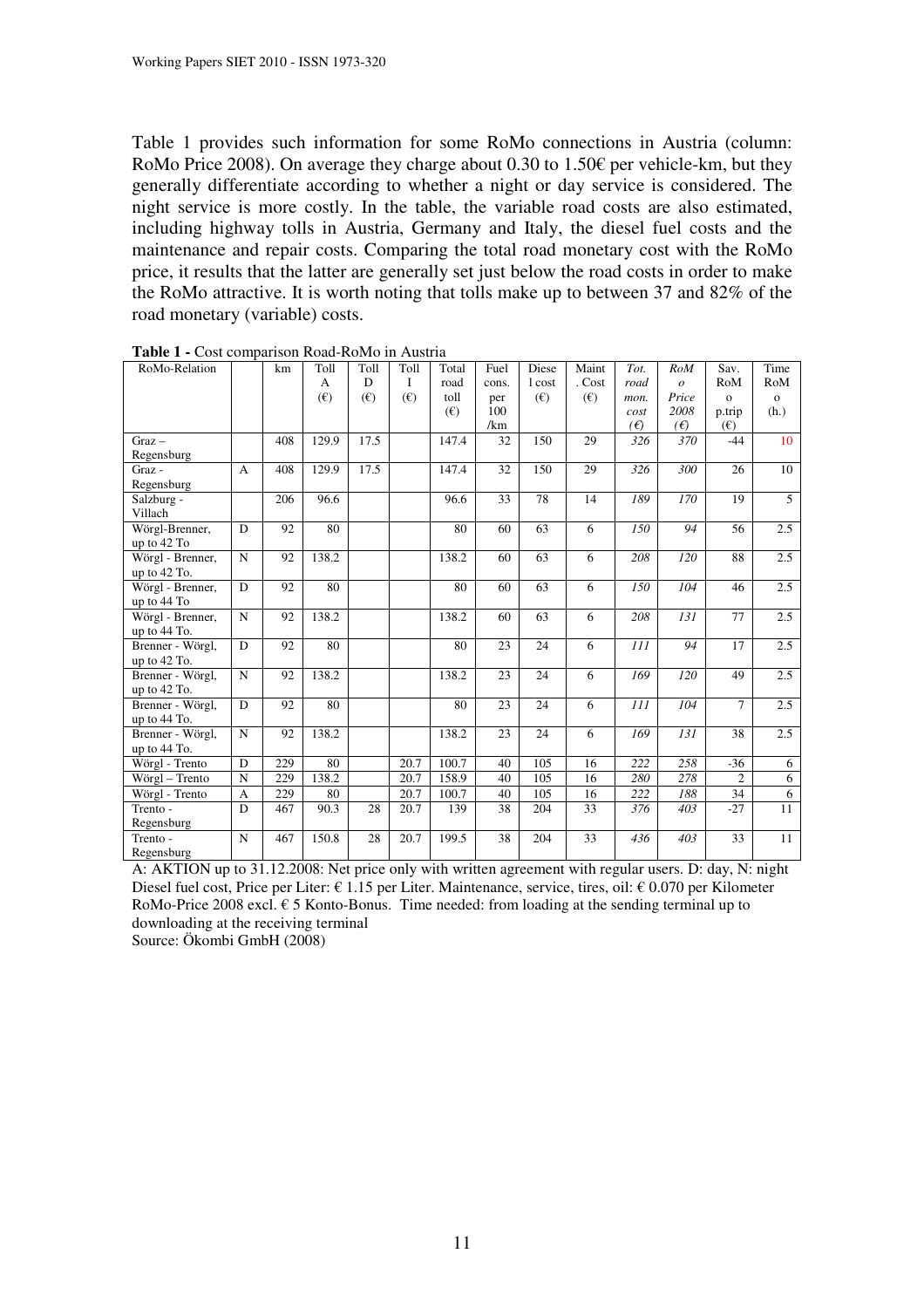$\overline{a}$ 

|                                             | Rates | Current road   | Current          | RoMo    | RoMo         |
|---------------------------------------------|-------|----------------|------------------|---------|--------------|
|                                             |       | base case      | road base        | Gottard | Lötschemberg |
|                                             |       | (Market price) | case<br>Plus ATB |         |              |
| a) Distance (km)                            | 300   |                |                  |         |              |
|                                             |       |                |                  |         |              |
| b) Lenght (h)                               |       | 4.5            | 4.5              | 5.60    | 4.85         |
|                                             |       | CHF)           | (CHF)            | (CHF)   | (CHF)        |
| c) Performance-related Heavy Vehicle        | 1.024 | 307            | 307              |         |              |
| Fee (HVF) (from 2007) in CHF / km           |       |                |                  |         |              |
| d) Driver cost in CHF/h                     | 60.0  | 270            | 270              | 252     | 218          |
| e) Diesel consumption in CHF/100km          | 51.0  | 153            | 153              |         |              |
| f) Variable costs: tyre use in CHF/km       | 0.1   | 30             | 30               |         |              |
| g) Variable cost: maintenance, oil, etc. in | 0.1   | 30             | 30               |         |              |
| CHF/km                                      |       |                |                  |         |              |
| h) Fixed costs *)                           |       |                |                  |         |              |
| i) Custom formalities in CHF                | 20.0  | 20             | 20               |         |              |
| i) Additional costs in Domo II relative to  |       |                |                  |         | 86           |
| Chiasso in CHF                              |       |                |                  |         |              |
| k) Price increase ATB                       |       |                | 200              |         |              |
| I) Maximal RoMo-Price without ATB (incl.    |       |                |                  | 558     | 506          |
| MWST)                                       |       |                |                  |         |              |
| Total                                       |       | 810            | 1010             | 810     | 810          |
| RoMo price in % of road costs               |       |                |                  | 93%     | 93%          |
| m) Estimated RoMo-Price without ATB         |       |                |                  | 500     | 450          |
| (incl. MWST)                                |       |                |                  |         |              |
| Total                                       |       | 810            | 1010             | 752     | 754          |

**Table 2** - Derivation of the RoMo price in Switzerland (prices in Swiss francs)

ATB (Alpentransitbörse) is the term use for the proposal to introduce in all Alpine countries a transit rights allocation mechanism or Alpine Transit Exchange<sup>5</sup>. Source: Ecoplan (2007, p.36)

Similar information can be derived from a Swiss study evaluating the strengths and weaknesses of three types of RoMo services in Switzerland aimed at a border-to-border service for the truck crossing the country (Ecoplan 2007, p.36). The table calculates the RoMo prices needed to provide a competitive alternative the road transport (set at 93%) of the estimated road costs). The results obviously depend on the fiscal disincentives to road crossing. The RoMo prices vary between CHF 450-500 for a 300km stretch of road. Note that the current road costs are composed of a performance-related heavy vehicle fee of CHF 307 which is higher than the road costs which, excluding drivers' cost (that would be incurred also with the RoMo), amount to CHF 233.

Using the cost model developed by Buzzulini (2010), we have estimated the current road transport costs on the relation Chop-Trieste Fernetti (Table 3) in order to assess what would be a competitive price for the RoMo in this case.

<sup>&</sup>lt;sup>5</sup> This proposal for an Alpine Transit Exchange involves a fixed number of transit lorry trips to be distributed according to concrete criteria and allocated equally to the various transit passages and weekdays. These trips will then be sold in the form of tradable transit permits through an advance auction via an internet-supported exchange system.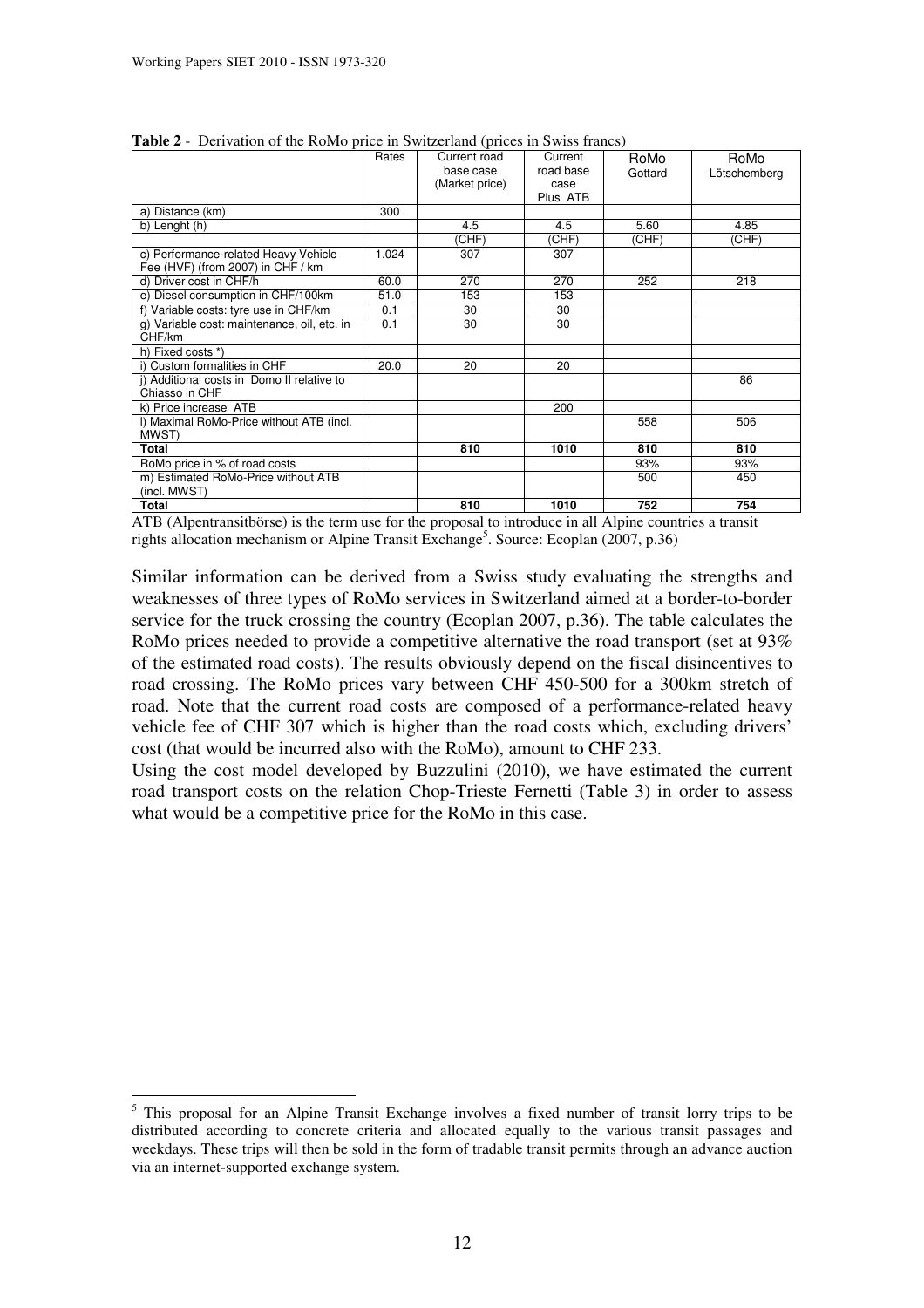|        | Type of costs                                                         | €    | $\%$     |
|--------|-----------------------------------------------------------------------|------|----------|
| 1      | Highway tolls                                                         | 100  | 9.48%    |
| 2      | Fuel cost                                                             | 290  | 27.54%   |
| 3      | Depreciation                                                          | 233  | 22.07%   |
| 4      | Maintenance                                                           | 58   | 5.50%    |
| 5      | Una tantum taxes                                                      | 2    | $0.20\%$ |
| 6      | Insurance                                                             | 76   | 7.24%    |
| $\tau$ | Ownership tax                                                         | 7    | 0.62%    |
| 8      | <b>Tyres</b>                                                          | 106  | 10.10%   |
| 9      | Labour costs                                                          | 182  | 17.26%   |
| 10     | <b>TOTAL</b>                                                          | 1055 | 100.00%  |
| 11     | Cost savings by adopting RoMo (include cost<br>components $1,2,4,8$ ) | 555  | 52.62%   |
| 12     | Remaining costs even when adoption RoMo                               | 500  | 47.38%   |

**Table 3** - Estimated the road transport costs for Chop-Trieste Fernetti for a single delivery

Main assumptions: 900 km, of which 800 of tolled highway. Fuel cost: 0.89 €/l, Truck cost: €20391, trailer cost: €33048, average lifetime: 6, una tantum tax: €1399, maintenance and repair cost for the entire lifetime: €38249, annual total insurance cost: €8391, annual labor cost: €20000, annual tires cost: €11700, annual ownership cost:  $\epsilon$ 717. Most assumptions are drawn from CSST (2005). Further details are available from the authors.

The estimated total road transport cost is equal to  $\epsilon$  1055. By adopting the RoMo, it is estimated that companies would currently save a maximum of  $\epsilon$  555<sup>6</sup>. Hence, this is the maximum price that a RoMo operator could charge in order to be competitive with the current road costs in terms of the out-of-pocket monetary cost. Although monetary costs play presumably an important role in the decision making process, there are other potential costs and benefits which need to be taken into consideration such as the ones listed below to which we will turn our attention in the following paragraphs.

## *Travel time*

The RoMo travel time is easily predictable and known to the user. It depends on engineering features such as the speed of the trains given their load, type of tracks, slope, type of locomotives, etc.. But it depends also on factors such as the chosen departure time and the congestion on the network.

According to UIRR (2009) the speed of an average RoMo train reached 45 km per hour in 2009 and had a punctuality rate (first truck to leave the ramp) of around  $70\%$ <sup>7</sup>. Trucks' travel time is more uncertain since it depends on road congestion and on the chosen route. Relevant factors are also speed limits, driving time regulations and their enforcement, as well as accidents. For the Trieste Fernetti-Chop relation it is estimated that the RoMo would take 22 hours including loading and unloading, while, according to truck drivers, it takes on average 26 hours by road.

*Punctuality* 

<sup>&</sup>lt;sup>6</sup> Since some assumptions on costs are drawn from Italian sources, it is likely that the cost for an Ukrainian transport company could be lower.

 $7$  For the unaccompanied combined transport the average speed reaches almost 50 km per hour whereas the punctuality rates (punctuality meaning that the first loading unit needs to be ready to be picked up by the customer with a tolerance time of 30 minutes) are at about a still unsatisfactory 70%.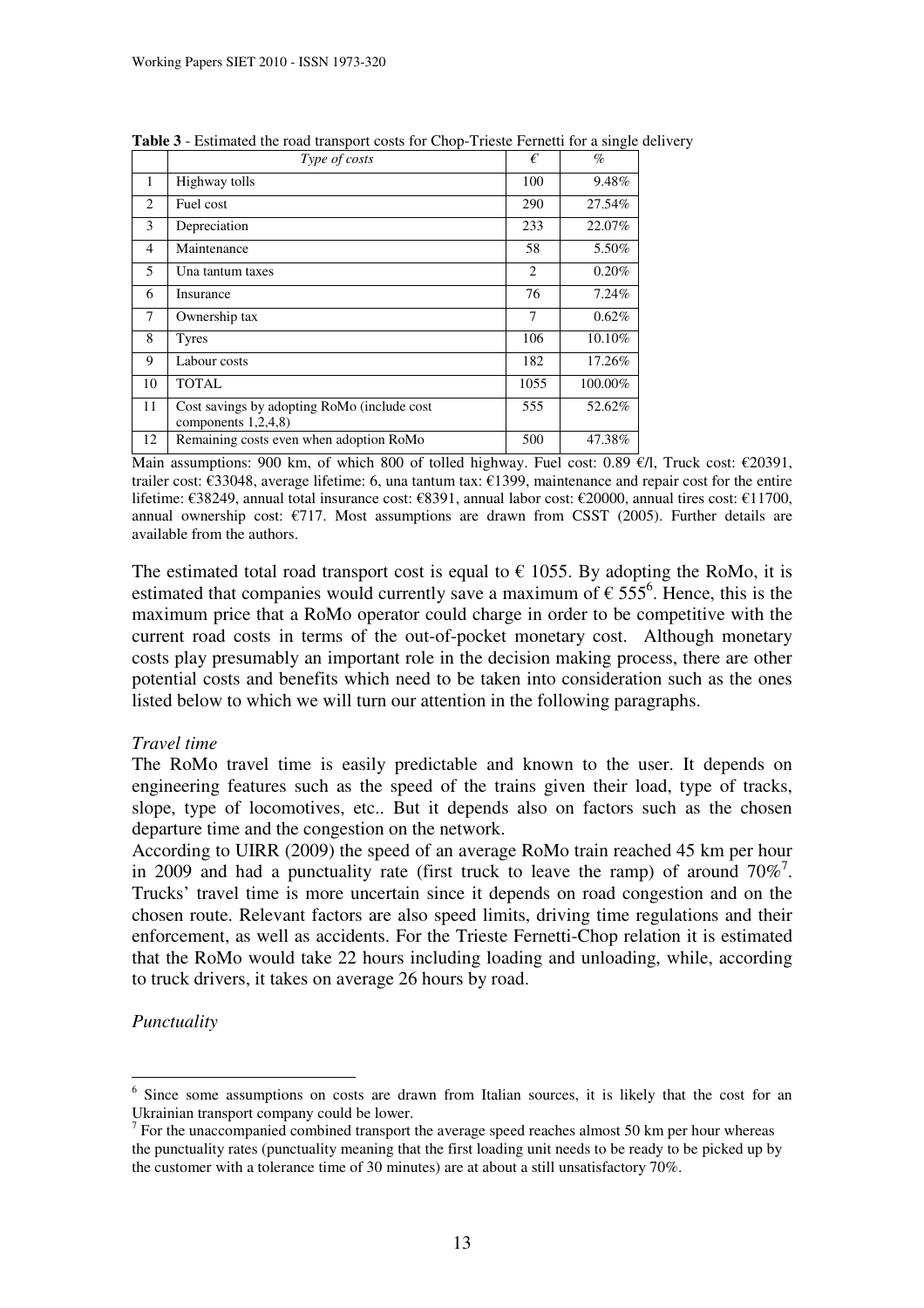It seems fair to assume that the RoMo is more punctual than road transport since it is less exposed to erratic congestion and accidents. Moreover, meteorological factors such as snow or ice are likely to affect more severely road transport than RoMo. Data from Ökombi show that on Worgl-Brennero axis (Figure 7) most trains have a delay of maximum 60 minutes; on the Trento-Regensburg axis 60% of the trains arrive with a maximum delay of 60 minutes, whereas an about 5% arrive with more than 3 hours delay. There are no data on road trucks punctuality rates.



**Figure 7** – Punctuality and quality

Source: Ökombi (2008)

## *Frequency, flexibility and departure time*

The greatest advantage of road transport is arguably its high frequency, flexibility and freedom in choosing departure time. On the contrary, the RoMo has a time-plan with fixed departure and arrival times. In the case of the better established RoMo services, as in some corridors in Switzerland and Austria, there is an hourly frequency during the day. In some cases the RoMo runs when the trucks are obliged to stop such as on festivities, night hours or summer days.

## *Risk of loss and damage*

It seems also appropriate to assume that the RoMo suffers lower risks of loss and damage that road transport since it is takes place in a more protected environment.

## *Regulatory issues*

Restrictions play a crucial role in determining the relative advantages\disadvantages. The RoMo has a clear advantage when it can run when the road cannot: on festivities,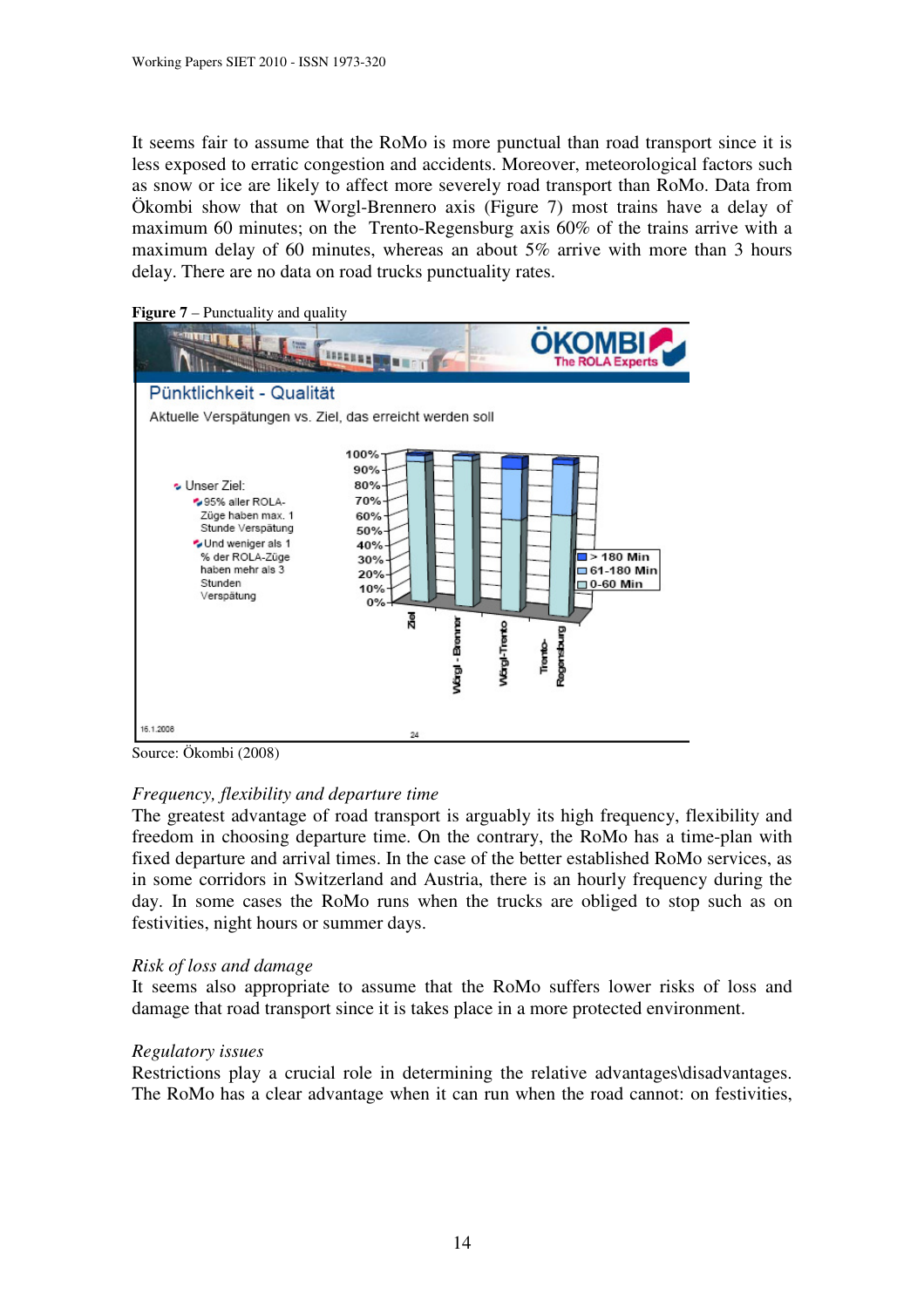on Saturdays and during the night. Restrictions vary depending on country and on type of road<sup>8</sup>.

Furthermore, the railway journey of the trucks can be legally recognized as resting time for their drivers which means they may resume their road journey immediately after the arrival of the train. An additional regulatory advantage consists of the possibility of having the positioning road legs to/from a terminal exempted from applicable driving bans. Custom formalities are also often avoided.

#### *Organizational and management costs*

There might be differences in organizational and management costs between RoMo and road transport but it is difficult to state *a-priori* whether they are in favor of the former or of the latter.

An important point of discussion is also a difference between accompanied and unaccompanied combined transport. The former certainly require less programming and is more appropriate for small quantity of deliveries, whereas the latter require a medium term choice of setting up the logistics of the shipping firm accordingly. Hence, the supporters of the RoMo argue that it represents a valuable addition to the existing transport possibilities which is especially valuable for time-sensitive deliveries and delicate and valuable goods that require continuous surveillance. The existing RoMos carry various commodities including chemical products, high-tech components, parts components, perishable goods and air-freight goods.

A further claimed advantage of the RoMo is that it allows optimal planning of the trucks and the average life of a truck increases since it runs lower distances.

#### *Social issues*

The RoMo often implies that drivers share a cabin in the train and are for long hours restricted to a stay in the train with no access to restoration services and with forced interaction with other drivers. This could be potentially both and advantage or a disadvantage.

#### *Political issues*

 $\overline{a}$ 

One cannot forget to mention that several political and economic factors could play in favor either of the RoMo or of the road. For instance: variations in transport costs and oil prices, the introduction of a European road pricing, the mandatory use of the electronic tachograph also outside Europe, the already mentioned EU-wide driving time regulations and the changing environmental concerns.

In order to appreciate which role these monetary and qualitative factors play in the decision making process of choosing between RoMo and road transport in the case of the proposed Trieste Fernetti-Chop service, we carried out a series of interviews with the main actors of the choice: the truck drivers and the transport companies.

## **5. The interview and the stated choice experiment**

<sup>&</sup>lt;sup>8</sup> In Switzerland neither the trucks nor the RoMo travel during the night. In Austria trucks are not allowed between 10 p.m. and 5 a.m.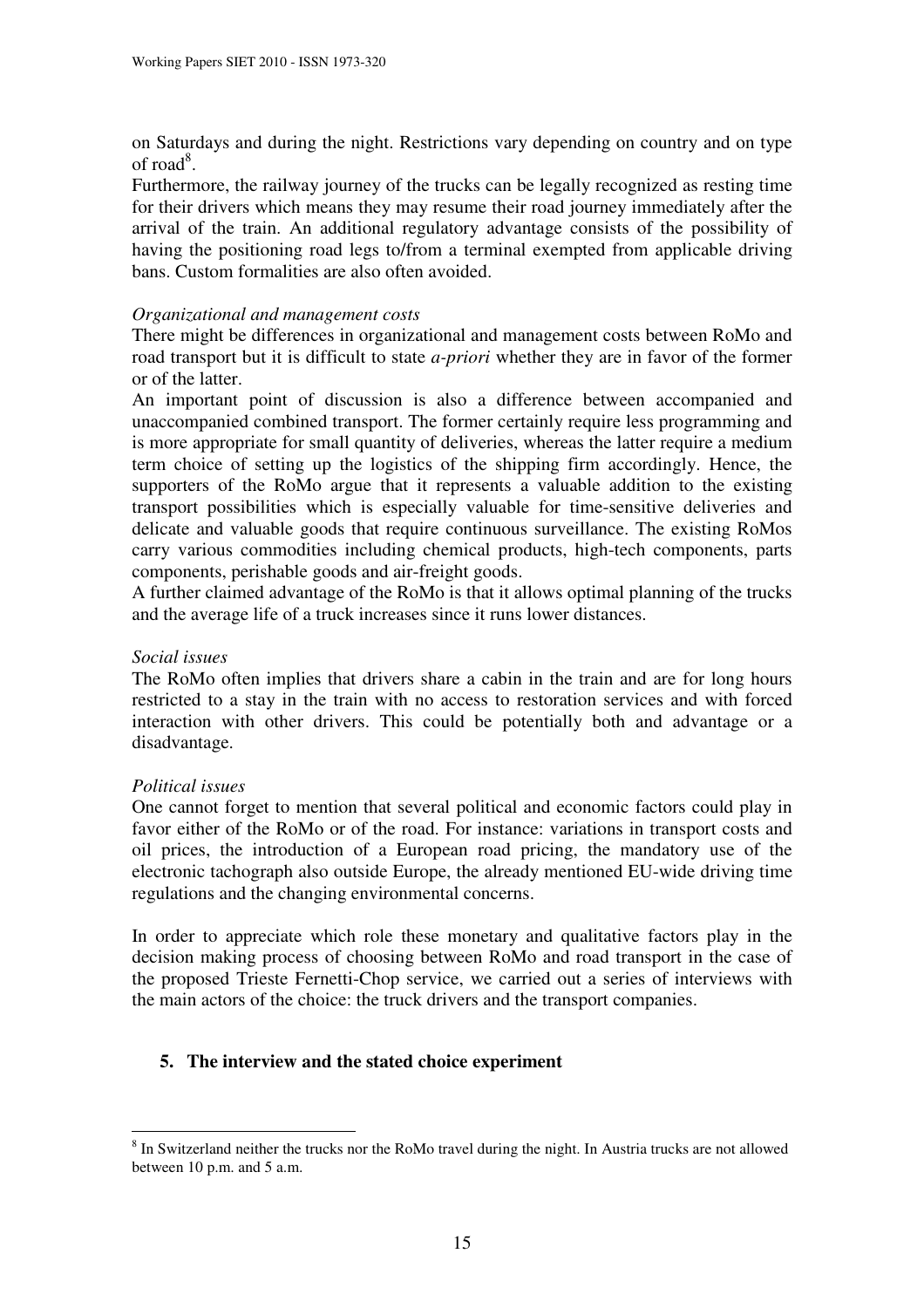The interview consisted in two parts. The first part aimed at understanding the degree of knowledge and experience of the respondent with the RoMo technique, his role in the organization of the trip and his preference regarding travel times, dates and destination (see the questionnaire reported in the Appendix). Furthermore it aimed at getting information on the actual cost that he incurs traveling by road (fuel, highway tolls, taxes) and on the current travel times needed and on the route followed. The second part consisted in carrying out a stated-preference choice exercise. To characterize the alternative choices it was decided to include the following attributes and levels:

- travel time: 14, 16, 18 and 20 hours
- departure time: 7 p.m., 9 a.m.
- RoMo cost:  $\in$  350, 400, 450, 500, 550, 600, 650
- day of the week of departure: Friday, Saturday or Sunday, rest of the week
- number of sleeping places per compartment: 1, 2, 3
- highway tolls:  $0\%, +10\%, +20\%, +30\%$  increase of current level

An example of the choice-scenarios presented to the respondents is illustrated in Table 4.

| What would be your choice among these three alternatives? |                                    |                                 |  |  |  |  |  |  |
|-----------------------------------------------------------|------------------------------------|---------------------------------|--|--|--|--|--|--|
| Alternative 1:                                            | Alternative 2:                     | Alternative 3:                  |  |  |  |  |  |  |
| RoMo service from Chop to Trieste                         | RoMo service from Chop to Trieste  | Current truck transport         |  |  |  |  |  |  |
| Fernetti                                                  | Fernetti                           |                                 |  |  |  |  |  |  |
|                                                           |                                    |                                 |  |  |  |  |  |  |
| Travel time: 16                                           | $1 \text{ pm} - 5 \text{ am}$      | Travel time: current            |  |  |  |  |  |  |
| RoMo cost: $€800$                                         | RoMo cost: $\epsilon$ 650          |                                 |  |  |  |  |  |  |
| Day of the week of departure: Friday                      | Day of the week of departure:      | Day of the week of departure:   |  |  |  |  |  |  |
|                                                           | Saturday                           | current                         |  |  |  |  |  |  |
| $N°$ of sleeping places per                               | $N^{\circ}$ of sleeping places per |                                 |  |  |  |  |  |  |
| compartment: 2                                            | compartment: 3                     |                                 |  |  |  |  |  |  |
|                                                           |                                    | $+20\%$ of current highway toll |  |  |  |  |  |  |

#### **Table 4** - An example of the choice-scenario

Attributes such as punctuality, frequency, flexibility and organizational and regulatory factors were not included in order not to impose a too heavy burden on the respondent.

The choice tasks have been extracted using Ngene software (http://www.choicemetrics.com/), with the aim of maximizing the efficiency level of the design accordingly to the principles described by Rose and Bliemer (2005). The choice experiment has been tested colleting 30 interviews with the truck drivers and the estimated parameters of a multinomial logit have been used as priors to update the subsequent versions of the questionnaire. Each interview consisted in 10 choice scenarios.

The interview allowed us to interact with the respondents at the personal level and to have a frank, open and informal discussion of the current difficulties of driving a truck in the enlarged Europe. Many interesting remarks were made by the truck drivers who, although not part of the formal analysis, helped us to gain a better understanding of the social and human implications of the transport business. Some of these comments will be reported in the next paragraphs. The interviews with the truck drivers were carried out by one of the authors in Russian.

#### **6. Sample and results**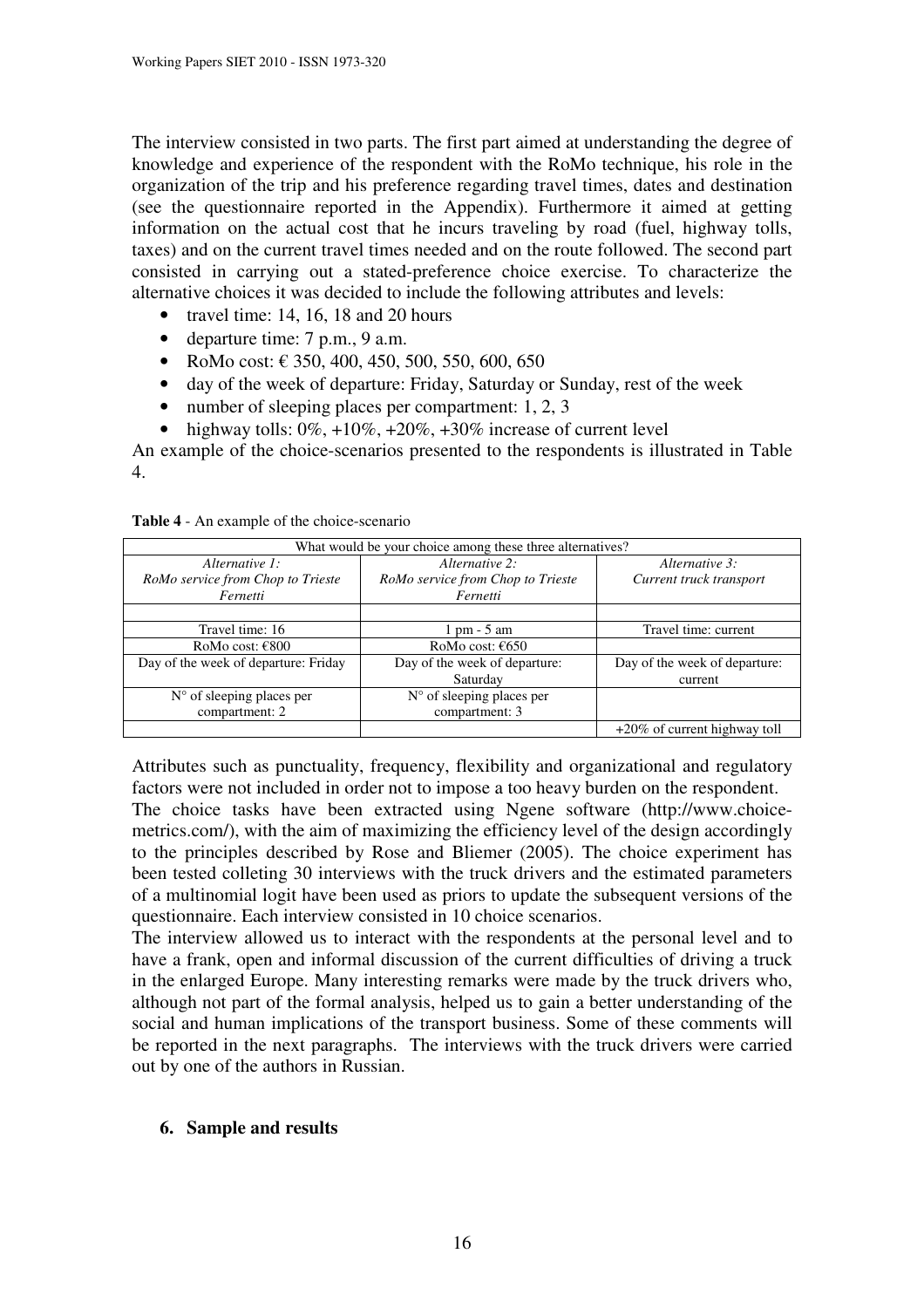Two separate populations were interviewed: the truck drivers and the representative of the transport companies.

About 60 truck drivers were interviewed at the Trieste Fernetti intermodal terminal during their stops either to perform the custom formalities or to rest. Reflecting the above mentioned data on the population of the drivers stopping in Trieste Fernetti, 80% of the respondents were of Russian, Ukrainian or Byelorussian nationality.

A crucial aspect that was investigated at the beginning of the interview was whether they owned the truck and what was their role in deciding the route. In almost all cases they did not own the truck and they had a contractual relationship with the truck-owning transport company. The route decision, on the contrary, was to some degree left to them. Although it was clear after the first interviews that the truck drivers, in most cases, are not the main decision makers, we decided to proceed with the interviews because we deemed interesting to get to know as much as possible their preferences as well.

In general, they manifested a medium-low knowledge and experience with the RoMo concept. Some of them said to have had a previous positive experience in Austria, others reported negative experiences (i.e., accidental damages to the truck), others simply did not know about it. Although their experience with the road transport service can be characterized as being quite good, some drivers reported issue concerning time delays or bribes in the process of carrying out custom formalities in some locations. As far as these difficulties could be avoided using the RoMo, they would welcome such development. Some drivers complained about the excess of fines for alleged regulation infringements to traffic or truck maintenance regulation, particularly frequent in some eastern European countries.

A further element that emerged is that some drivers have special contractual arrangements with the transport companies linked to the number of kilometers driven, a factor which can alter substantially their acceptance of the RoMo. But the main interest manifested by the drivers is on how the time spent on the train would be considered and organized in relation with the current mandatory rest regulation. If the train time does not count or, even better, if the access time to the RoMo terminal does not count, their acceptance of the service would be substantially enhanced.

Since most of the truck drivers are employed by transport companies, it appeared crucial to have information on the transport companies' point of view. A difficult issue to solve is that the potential number of companies who could be interested in using a RoMo service on the Chop- Trieste Fernetti relation is large and difficult to get in contact with. For convenience, it can be divided into those transport companies (or freight forwarders) located within the Trieste Fernetti intermodal center and those located outside the Trieste Fernetti intermodal center, either in Italy or in the Ukraine or Russia. Obviously the first category is much easier to identify and to come in contact with. Consequently, they were the first companies we interviewed (7 interviews). About 15 Russian companies were contacted by phone, but so far only 2 completed the interview. Although the sample size is admittedly limited, and should be expanded in the near future, the interviewed companies are highly representative since they are those specializing in freight deliveries on the Trieste Fernetti-Chop corridor.

To summarize, we are able to report in Table 5 the results from the interviews to 33 truck drivers (the initial 27 interviews which allowed us to improve the design efficiency are not included) and 9 transport operators. Since each respondent was given 10 choices scenarios the data consist in 330 and 90 stated choices, respectively.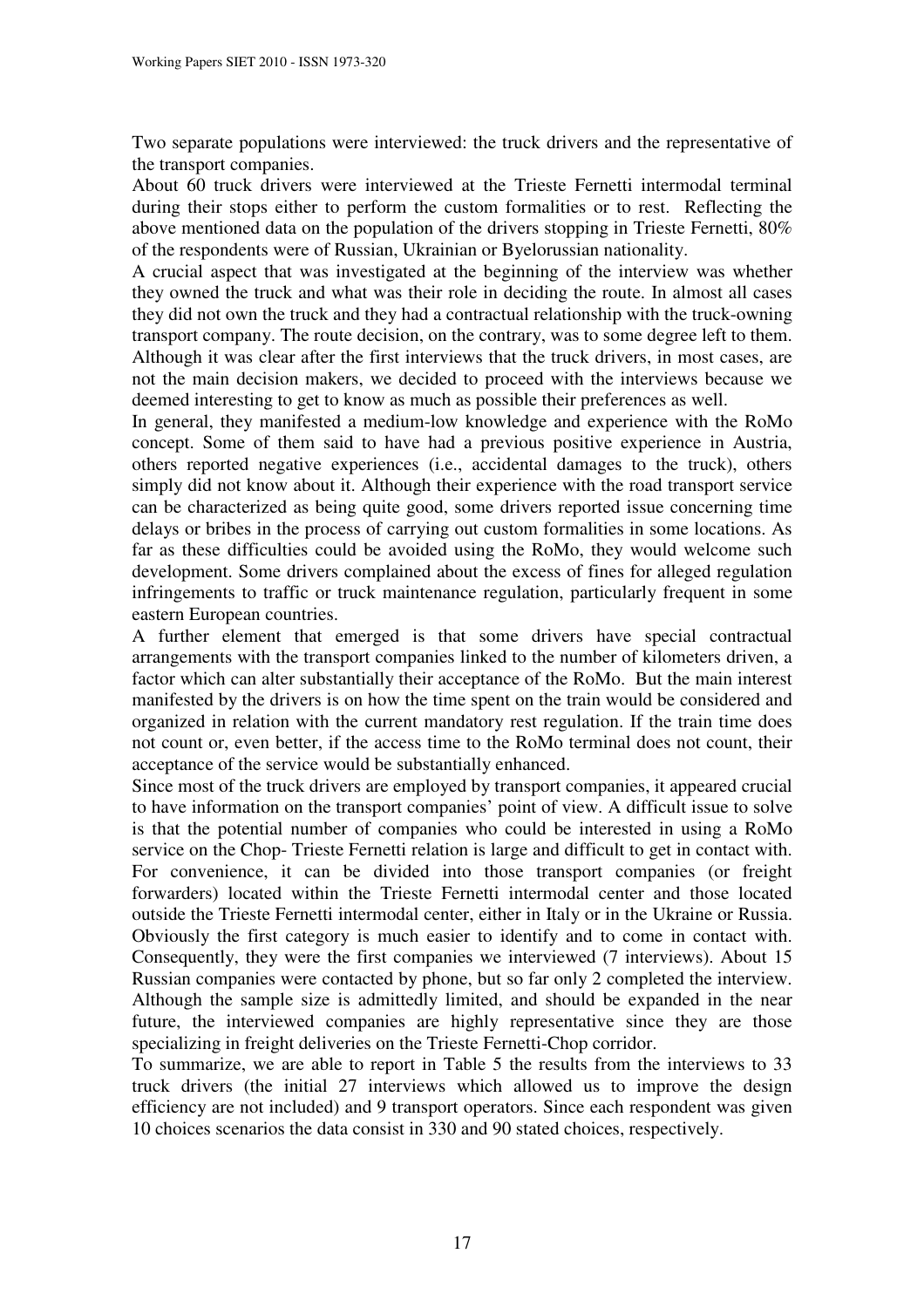|                                   |          | Truck drivers | Transport companies |         |  |
|-----------------------------------|----------|---------------|---------------------|---------|--|
|                                   | Coeff.   | t-ratio       | Coeff.              | t-ratio |  |
| Monetary cost                     | $-0.007$ | $-6.66$       | $-0.010$            | $-4.05$ |  |
| Highway toll                      | $-0.016$ | $-2.36$       | 0.015               | 0.64    |  |
| Travel time                       | $-0.153$ | $-4.71$       | $-0.247$            | $-2.74$ |  |
| Departure time at 19 p.m.         | 0.315    | 1.71          | 0.290               | 1.11    |  |
| Departure on Saturday or Sunday   | $-0.306$ | $-1.32$       | 1.855               | 3.35    |  |
| Departure on Friday               | $-0.449$ | $-2.24$       | 0.905               | 1.56    |  |
| 1 sleeping place per compartment  | 0.062    | 0.30          | $-0.701$            | $-1.40$ |  |
| 2 sleeping places per compartment | 0.004    | 0.02          | $-0.195$            | $-0.38$ |  |
| ASC road transport                | 3.787    | 4.31          | 2.077               | 0.71    |  |
| Adjusted rho2                     | 0.11     |               | 0.24                |         |  |
| Number of obs.                    | 330      |               | 90                  |         |  |

**Table 5** – MNL estimates for the truck drivers and the transport companies

The out-of-pocket, monetary costs to pay for the RoMo or for fuel are highly significant variables both for the truck drivers and the transport companies. Interestingly, the highway toll variable is significant for the truck drivers but not for the transport companies. This result might depend on the contractual agreements between the truck drivers and their employers. Travel time is in both cases highly significant with an absolute value higher for the transport companies. This makes sense since a higher travel time implies lower utilization ratios of both the fleet and the drivers, and hence higher costs, for the transport companies to bear. The truck drivers are also sensitive to travel time because, in some cases, their incomes are linked to the number of deliveries.

The dummy-coded variable "Departure time at 19 p.m." as opposed to "Departure time at 9 a.m." is significant at the 10% level only for the truck drivers, meaning that the night ride is preferred to the day ride.

With regard to the day of departure, not surprisingly, truck drivers prefer to travel during the week while the transport companies are in favor of the weekend days for obvious reasons.

No definite preference can be found for the number of drivers accommodated in a compartment. Some drivers manifest a preference for solitary trips while others enjoy the colleagues' company, probably depending on social and cultural attitudes.

With regard to the alternative specific constant for road transport, which represents the status quo, the coefficient is positive and significant for the truck drivers, while it is not significant for the transport companies. This result might be due to the low level of knowledge and experience with the RoMo of the truck drives, to the attachment to their daily work routines, and to the feeling of independence<sup>9</sup> that it guarantees.

On the basis of the estimates reported in Table 5, it is possible to simulate the choice between RoMo and road.

<sup>&</sup>lt;sup>9</sup> Some drivers reported that they would miss the opportunity to choose their working time, restaurants and places to visit, the solitude, and so on.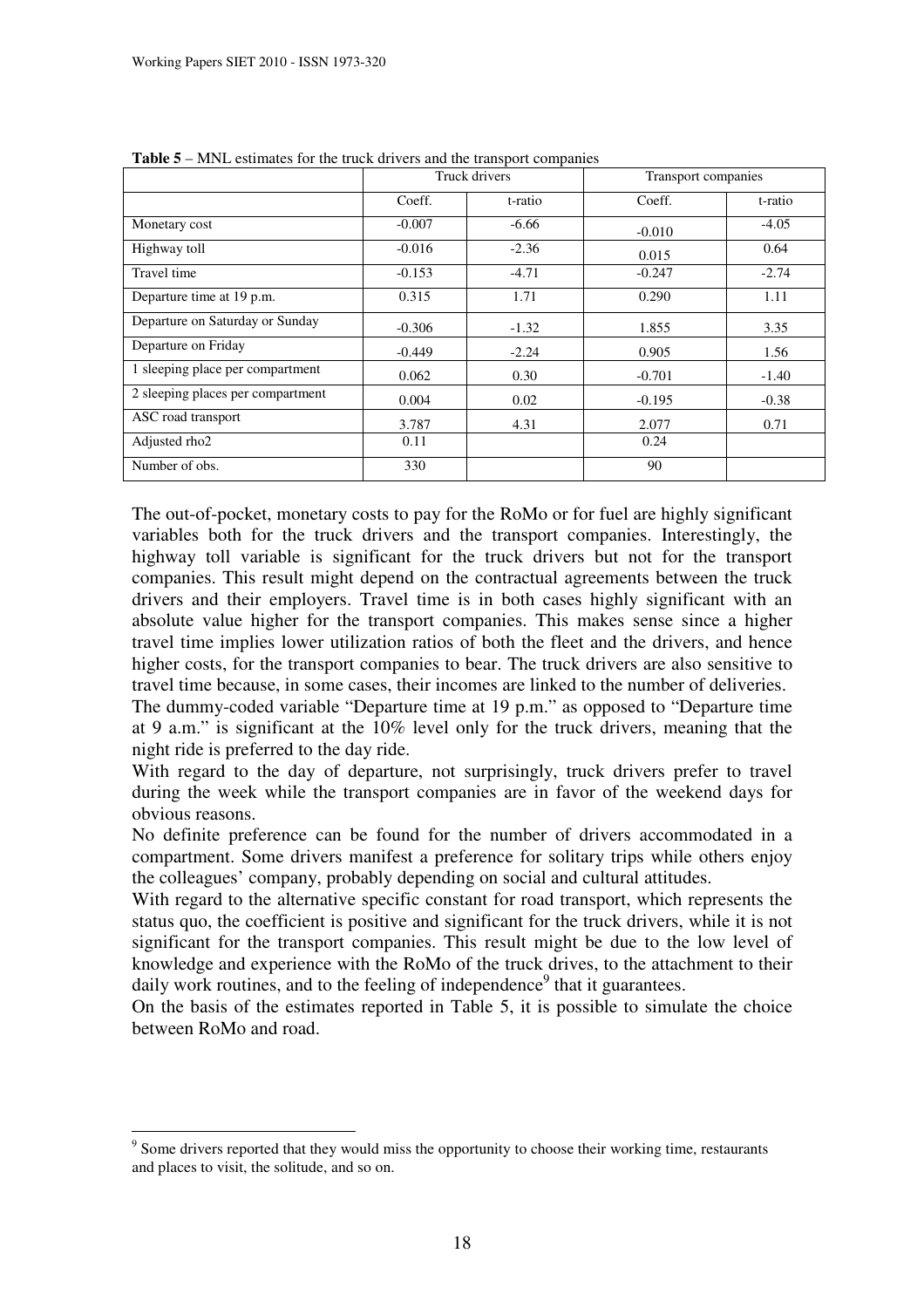|                   | Base1 scenario |          | Base2 scenario |          | Tax Increase scenario |          | Switzerland or Austria |          |  |
|-------------------|----------------|----------|----------------|----------|-----------------------|----------|------------------------|----------|--|
|                   |                |          |                |          |                       |          | scenario               |          |  |
|                   | RoMo           | Road     | RoMo (Sat-     | Road     | RoMo                  | Road     | RoMo                   | Road     |  |
|                   | (weekday)      |          | Sun)           |          | (weekday)             |          | (weekday)              |          |  |
| Monetary cost     | 1700           | 1055     | 1700           | 1055     | 1700                  | 1355     | 1700                   | 1721     |  |
| for RoMo or       |                |          |                |          |                       |          |                        |          |  |
| fuel $(\epsilon)$ |                |          |                |          |                       |          |                        |          |  |
| Travel time       | 22             | 26       | 22             | 26       | 22                    | 26       | 22                     | 26       |  |
| (hours)           |                |          |                |          |                       |          |                        |          |  |
| Departure time    | 19 p.m.        | $\Omega$ | 19 p.m.        | $\Omega$ | 19 p.m.               | $\Omega$ | 19 p.m.                | $\Omega$ |  |
| Departure day     | Week days      | $\Omega$ | Saturday or    | $\Omega$ | Week days             | $\Omega$ | Week days              | $\Omega$ |  |
| of the week       |                |          | Sunday         |          |                       |          |                        |          |  |
| Truck drivers'    |                |          |                |          |                       |          |                        |          |  |
| choice            | 0%             | $100\%$  | $0\%$          | $100\%$  | 0%                    | $100\%$  | 6%                     | 94%      |  |
| Transport         |                |          |                |          |                       |          |                        |          |  |
| companies'        |                |          |                |          |                       |          |                        |          |  |
| choice            | $0\%$          | $100\%$  | $3\%$          | $97\%$   | 8%                    | $92\%$   | 77%                    | 23%      |  |

**Table 6** – The choice between RoMo and road under 4 scenarios

The Base1 scenario comprises, to the best of our knowledge, the current prevailing market data. It includes a RoMo price equal to  $£1700$ , made up of two components  $€1200$  as RoMo costs (a reasonable estimate according to our informal sources) and a €500 fixed truck costs (see Table 3). The RoMo trains are assumed to leave at 19 p.m. on a week day. The travel time is 22 hours. Road transport is assumed to cost  $\epsilon$ 1055 (see Table 3) with a travel time of 26 hours. The estimated market shares when the decision makers are the truck drivers or the transport companies are reported in the last two rows. Both actors would almost certainly opt for road transport.

The Base2 scenario differs from the Base1 scenario only in one respect: the trains leave on Saturdays or Sundays instead of on weekdays. Since this represents a very interesting opportunity for the transport companies, the model predicts that their RoMo market share would increase to 3%. On the contrary, truck drivers, who do not like to ride on weekdays, would certainly keep on choosing road transport.

The Tax increase scenario allows for an increase in the road costs due to road taxes of  $\epsilon$ 300, imposed by the countries crossed by the trucks, on the top of the Base1 scenario (trains on weekdays). This would mean the Hungary and Slovenia, in order to collect revenue from the crossing freight traffic, obtain from the EU the permission to considerably increase their highway tolls. It is not a completely unrealistic scenario. The resulting change of market share for the RoMo when the truck drivers would make the decision is still 0% while it is 8% when the transport companies would decide.

The last scenario assumes a road tax of a level equivalent to the one used in Switzerland or Austria and motivated by the need of protecting the fragile Alpine valleys from heavy-truck traffic. In this case the RoMo market share would increase to 6% for the truck drivers and to 77% for the transport companies.

## **7. Conclusions**

The RoMo as an alternative to road transport or to unaccompanied combined transport has, so far, proved successful in a limited number of cases.

In the specific case of the Trieste Fernetti intermodal center the management has considered the possibility of using the RoMo to connect Trieste Fernetti (Trieste, Italy) with Chop (Ukraine). Such a service would represent an interesting case of a long range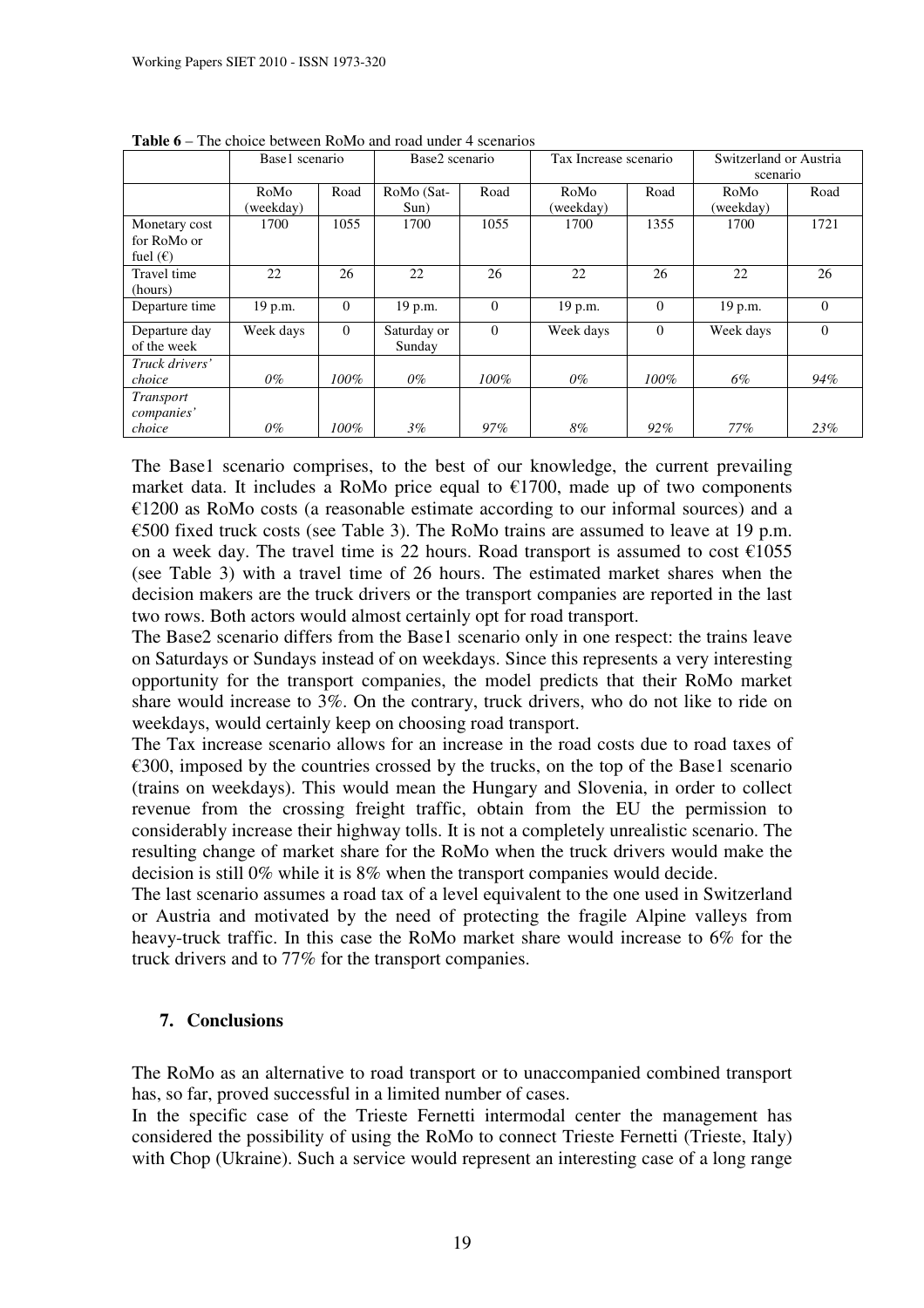RoMo service between a western European and an eastern European country along corridor of increasing economic and transport activity.

This paper has studied the potential demand for such a service by interviewing both the truck drivers and the transport companies which currently perform the road service along this corridor to understand their level of knowledge of what a RoMo is and the factors which would play a role in their decision making process.

A number of interesting quantitative and qualitative findings resulted.

As expected, the monetary cost factor plays a very important role. However, it is not the only factor. The transport companies appreciate travel time savings as a way to optimize their use of their production factors and, on this respect, the RoMo has a small advantage (which could be estimated in 4 hours). The day of the week in which the RoMo is available is also relevant. As obvious, the possibility of running the service during the weekend would be of value to transport companies, while the truck drivers would not like it. The comfort of the train ride, measured as the number of people hosted in a train compartment, does not play a clear-cut role. Finally, only the drivers show some resistance to the service, whereas the transport companies do not seem to have any *status-quo* bias.

Based on the modeling estimates, the simulative scenarios allow us to draw the conclusion that under the current market and technical conditions a weekday RoMo service would have no potential demand. Some prospects do appear when a weekend RoMo service is considered. There would be a demand for a RoMo service only if the monetary road costs increase, either fuel costs or, more likely, highway tolls. A road tax equivalent to that used for crossing the Alps in Switzerland and Austria would alter the balance in favor of the RoMo. In summary, the prospects for the RoMo service are, as obvious, very much dependent on the contextual fiscal conditions.

A further element of interest for the management of the Trieste Fernetti terminal is that the level of knowledge and experience with the RoMo service is medium-low, hence, a strong informative and promotional campaign would be needed as well as a direct contact with the potential users in order to set up the service in accordance to their needs.

This paper has shed some light on a topic on which there is a scarcity of scientific literature: the factors which could play a role in the decision making process between RoMo and road transport. However, more research work is certainly needed both to assist the policy debate on how to shift freight traffic from the road to the rail and to provide decision makers with relevant business information. We feel that, while the point of view of the truck drivers has been thoroughly tested, more work is required in order to better grasp the point of view of the transport companies and of the freight forwarders, who represent a crucial decision maker. The focus on a specific corridor has limited the population of shipping companies who could be interviewed. In particular, it proved not possible, although the language barrier was overcome, to interview in a reliable way and in a sufficiently large number the Ukrainian and Russian companies which might be interested in using the RoMo service. However, the authors feel that the findings against the economic viability of the service under the current market conditions are quite robust.

## *References*